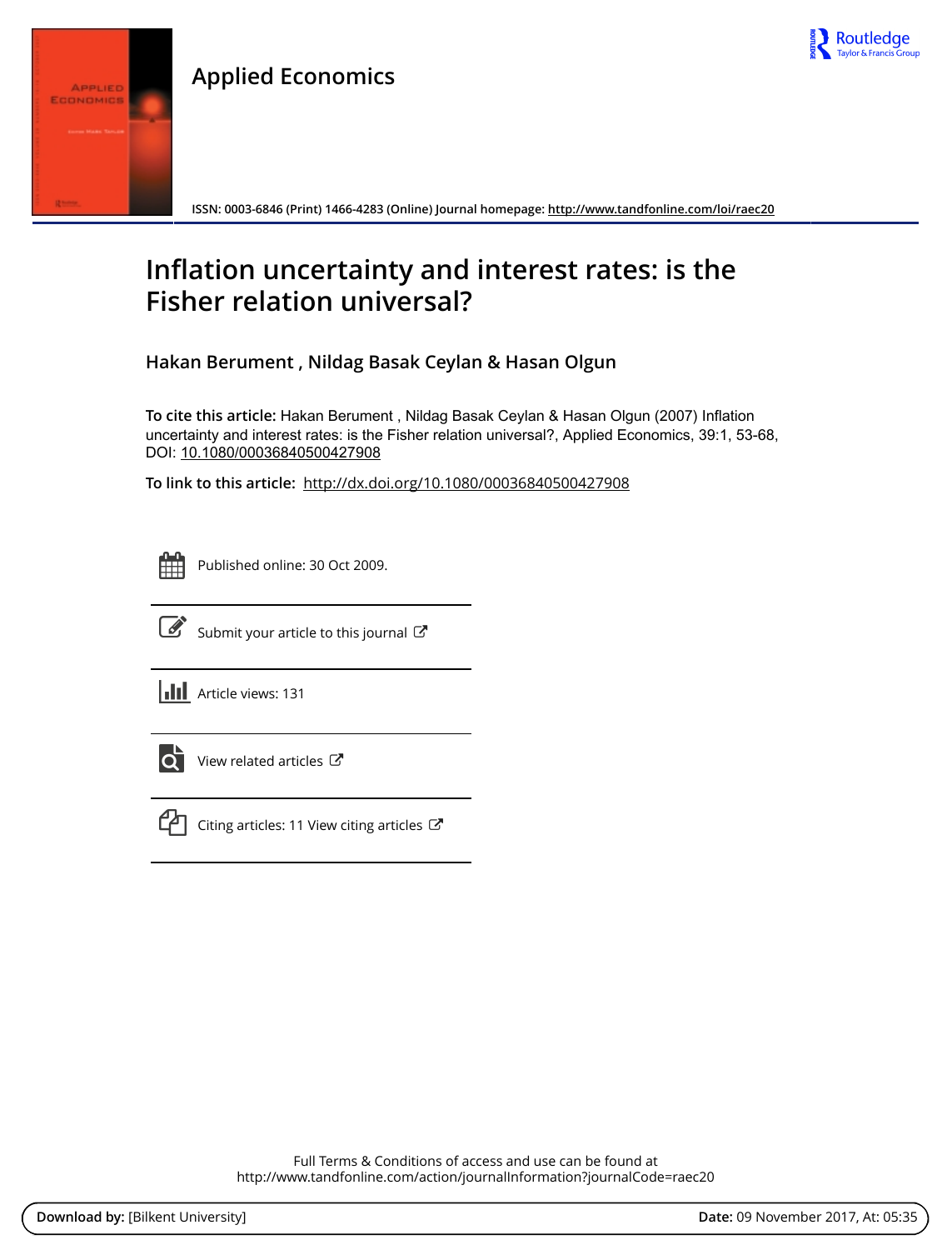# Inflation uncertainty and interest rates: is the Fisher relation universal?

Hakan Berument<sup>a,\*</sup>, Nildag Basak Ceylan<sup>b</sup> and Hasan Olgun<sup>c</sup>

<sup>a</sup>Department of Economics, Bilkent University, 06800, Ankara, Turkey <sup>b</sup>Department of Management, Atilim University, 06836, Ankara, Turkey

<sup>c</sup>Department of Economics, Baskent University, 06530, Ankara, Turkey

This paper tests the validity of the Fisher hypothesis, which establishes a positive relation between interest rates and expected inflation, for the G7 countries and 45 developing economies. For this purpose, we estimate a version of the GARCH specification of the hypothesis for all countries included in the sample. We also test the augmented Fisher relation by including the inflation uncertainty in the equation. The simple Fisher relation holds in all G7 countries but in only 23 developing countries. There is a positive and statistically significant relationship between interest rates and inflation uncertainty for six of the G7 and 18 of the developing countries and this relationship is negative for seven developing countries.

# I. Introduction

The intricacies of the relationships among interest rates, (expected) inflation (economic performance) and inflation uncertainty (risk) have, since Fisher (1907), occupied the minds of the academicians and policymakers. One natural consequence of this concern has been, especially during the last few decades, the emergence of a highly specialized and sophisticated literature. Evaluating this literature is beyond the scope of this paper. In this paper we take a slightly different position from our predecessors and raise three simple but basic questions. First, is the simple Fisher hypothesis, which states that there is a positive relationship between (expected) inflation and interest rates universally valid? In particular, does it hold in all developing countries? Secondly, assuming that it does, in what manner? That is, does it hold in its weak or strong form? Thirdly, does inflation risk affect the interest rate in all countries?

One reason for raising the first question is that if the relation does not hold, then it does not make sense to talk about the Fisher hypothesis. Another reason is that there is no a priori reason to assume that the hypothesis holds in every country. For instance, Crowder and Hoffman (1996) note that 'Starting with Fisher and extending to the present (for example, Mishkin (1992) and Evans and Lewis (1995)) this seemingly simple and intuitive hypothesis has found little empirical support.' The reason for raising the second question is that even if the Fisher hypothesis holds for a particular country, then this fact is not sufficient to delineate the nature of the underlying transmission mechanism. A statistically significant and positive coefficient of (expected) inflation will imply a different effect on real interest rate depending on whether it is less than, equal to or greater than one.

The nature of the relation between interest rate and inflation uncertainty (risk) is of utmost importance from a theoretical point of view. Two divergent schools of thought have emerged on this issue. The adherents of the loanable funds theory, e.g. Juster and Wachel (1972a, b) and Juster and Taylor (1975) argue that if the variability of the nominal income is not equal to the variability of inflation, then the latter will affect the variability of

Downloaded by [Bilkent University] at 05:35 09 November 2017

Downloaded by [Bilkent University] at 05:35 09 November 2017

<sup>\*</sup>Corresponding author. E-mail: berument@bilkent.edu.tr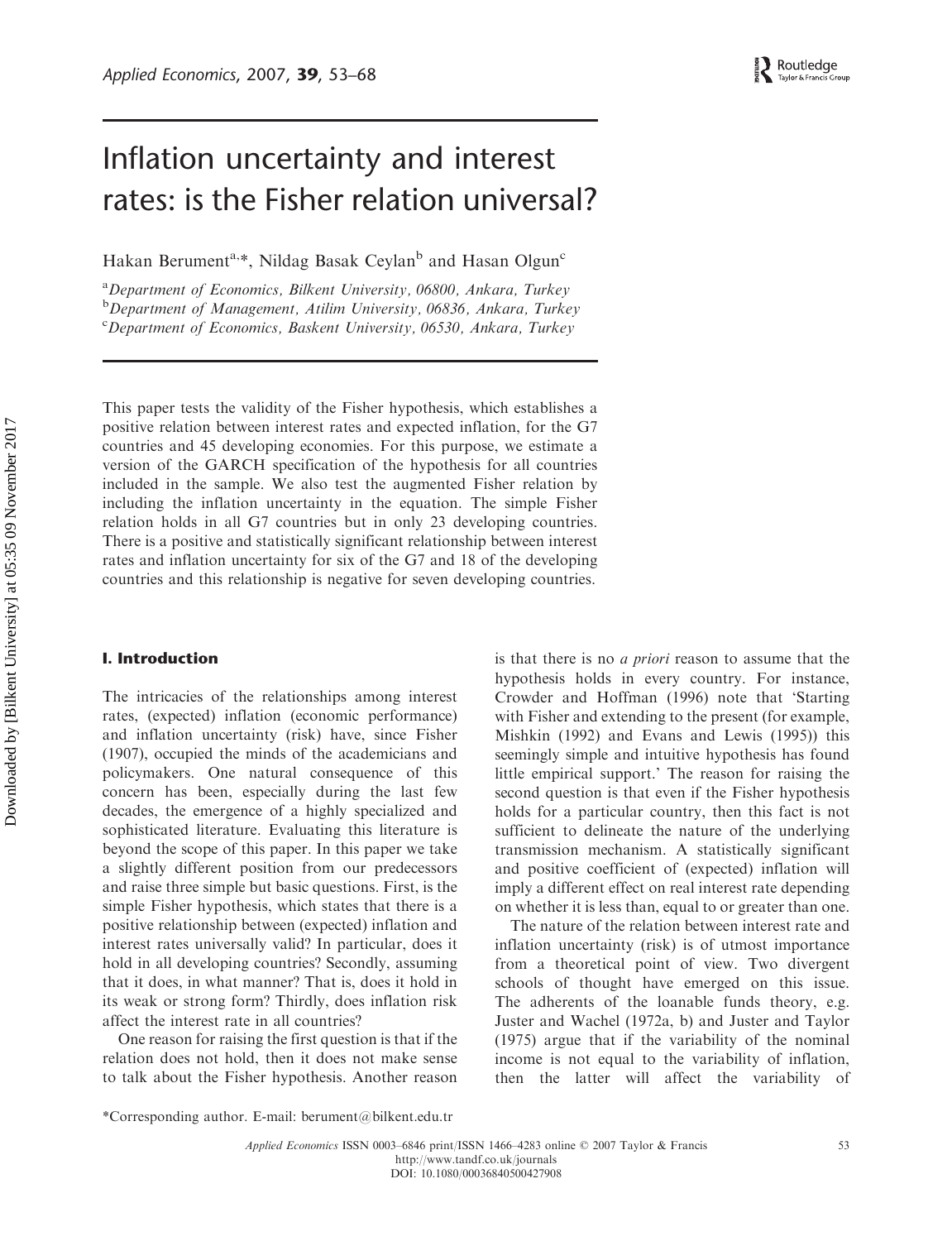real income. Hence, consumer confidence will be affected. If consumers seek to protect themselves against inflation by raising their savings a positive relation between inflation uncertainty and saving will emerge. While Hahn (1970) constructs a theoretical model of this relation the above-mentioned authors provide empirical evidence for this positive relationship; that is they show that there is a negative relation between inflation uncertainty (risk) and interest rates. In contrast to the adherents of the loanable funds theory, those researchers who adopt Markowitz's (1952) portfolio theory maintain that risk-averse investors will seek compensation in the form of higher returns against risk simply because unanticipated inflation decreases the real return on the t-bill rate. Within this line of research, Fama (1975), Fama and Schwart (1977), Mishkin (1981), Fama and Gibbons (1982) and Chan (1994) provide empirical evidence on the positive relation between t-bill rate and inflation uncertainty. Comparing these two approaches and the related empirical findings it is fair to conclude that the relation between the interest rate and inflation risk cannot be established on a priori grounds. Hence, one safe line of research is to investigate this relation for as many and diverse economies as possible within a common theoretical framework.

Two technical issues have been frequently discussed in the literature: modelling inflation uncertainty and measuring expected inflation. In this paper we address these issues directly. We measure inflation uncertainty by the conditional variance of inflation and incorporate it into the simple Fisher equation. The expected inflation is the forecasted level of the next period's inflation given the specified inflation equation. The simple and risk augmented equations are estimated for the G7 and 45 developing countries.

This paper builds on the previous empirical research in several respects. First, to address the two basic questions raised above, we have decided to estimate the simple and risk augmented Fisher equation for as many countries as possible depending on data availability. Given that the Fisher relation has mostly been examined for advanced economies, we have enlarged the sample of developing economies to establish a ground for comparison. We hope that such a comparison will enable future researchers to formulate hypotheses on the relation between the Fisher hypothesis and the degree of sophistication of the financial markets. In this connection, we would like to emphasize that the empirical evidence for developed countries is far from being conclusive. For instance, according to Hsing (1997), a survey of the literature would indicate that empirical tests of the Fisher hypothesis are inconclusive. This opinion has also been expressed by Dutt and Ghosh (1995) who 'soundly reject' the hypothesis for Canada. Similarly, using quarterly data and vector autoregressive innovations Olekalns (1996) rejects the strong form of the hypothesis for Australia. In contrast to these refutations Lee et al. (1998) using Mishkin's (1992) monthly data pertaining to the 1979:10–1990:12 period find some evidence in favour of both longand short-run Fisher effect. However, compared to Mishkin's original results, they find less support for the long-run effect and somewhat more support for the short-run effect. They attribute these differences to methodological differences.

Secondly, studies that seek to test the long-run relation between interest rate and expected inflation have tended to use annual data. However, this may lead to aggregation bias as suggested by Rosanna and Seater (1995). Hence, in this paper we use monthly data. Thirdly, to the best of the authors' knowledge, excluding Berument and Jelassi (2002) who include 26 countries in their study, this study is the first to test the Fisher hypothesis for as many as 52 countries within a common framework. This is a novel aspect of the present paper. As noted by Hsing (1997) and Olekalns (1996), the inconclusiveness of the empirical tests is largely due to the differences in the methodologies and datasets employed. To avoid this pitfall here, we employ a common specification and identical dataset for the 52 countries included in the sample. Finally, we provide robustness tests for our specifications.

The evidence we provide in this paper casts doubts on the validity of the Fisher hypothesis. We show that out of a sample of 45, the hypothesis does not hold for 22 developing countries. We also show that the Fisher hypothesis holds in its augmented form in 21 but does not hold in 24 developing countries.

The rest of the paper is organized as follows: Section II elaborates the measures of expected inflation and inflation uncertainty and shows how the latter can be incorporated into the simple Fisher equation. Section III presents and evaluates the estimation results. Section IV evaluates the results of the robustness tests. The final section summarizes the main findings.

# II. Expectations, Risk and GARCH Models

Modelling inflation volatility is necessary because risk averse agents while making their decisions will give importance to both the anticipated level of macroeconomic variables and the assessed risk of the variable.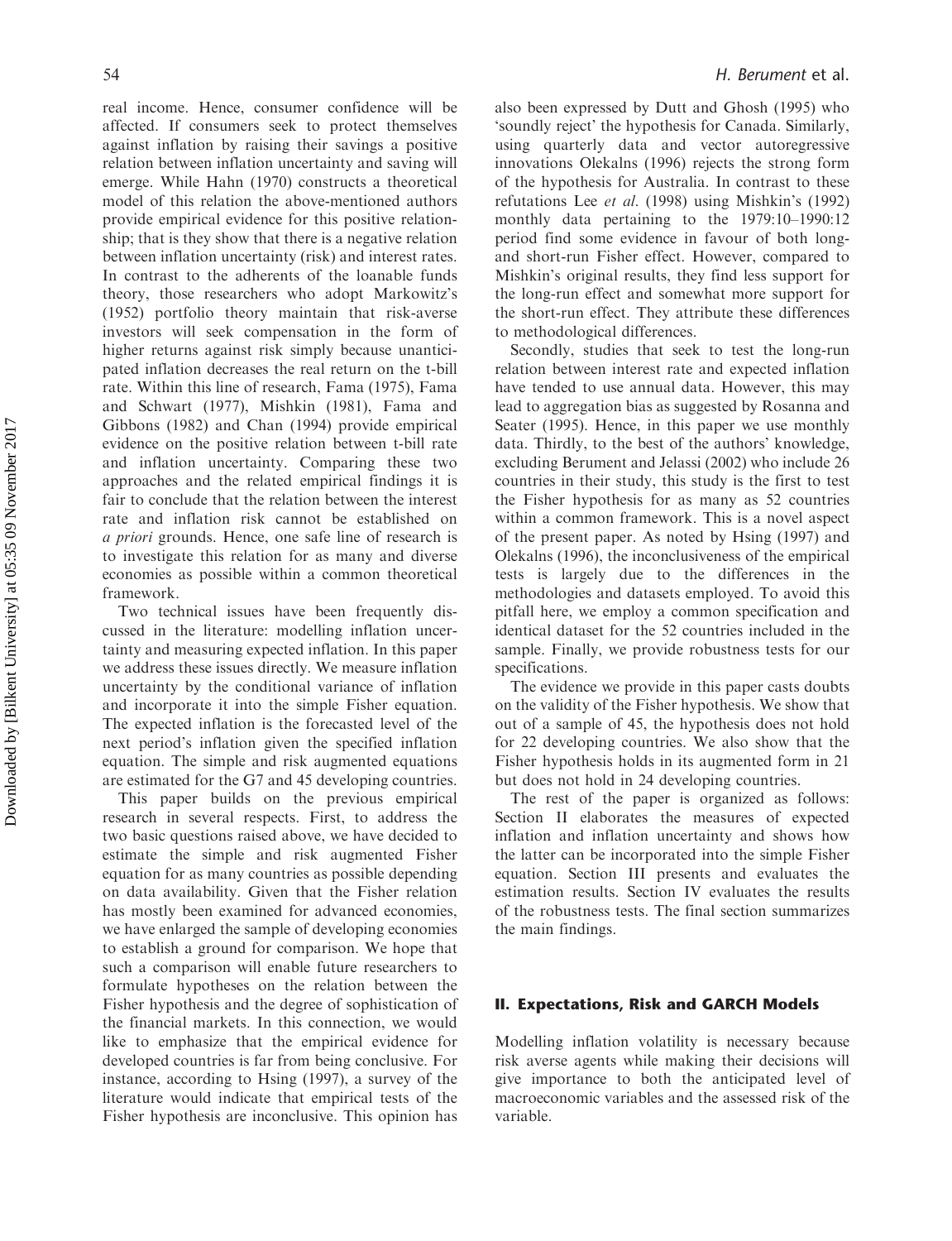# Inflation uncertainty and interest rates 55

There are many ways of measuring inflation uncertainty. Hafer (1986) and Davis and Kanago (1996) employ a survey based-approach and measure uncertainty by the standard deviation of inflation forecasts, whereas Johnson (2002) uses the absolute value of inflation forecast errors. In contrast, in the studies of Bomberger (1996) and Mankiw et al. (2003) survey results are not regarded as a good measure of inflation uncertainty. Bomberger (1996) claims that uncertainty cannot be measured by using the dispersion of the survey forecasts and that if forecasters try not to deviate from others' forecasts, this will lead to a bias in inflation. The findings of Mankiw et al. (2003) also do not support the usage of survey results. Another method to measure uncertainty is to use Kalman Filter. This method allows estimating the time varying parameters of an inflation specification. It captures the effects of uncertainty on the dynamics of the inflation process.

Finally, autoregressive conditional heteroskedasticity (ARCH) or the generalized ARCH (GARCH) processes can be used. These models can measure the uncertainty related to the inflation shocks by using the conditional variance of residuals. We believe this is a better way to measure inflation uncertainty (see Berument et al. (2005) for a detailed discussion). The next sub-section elaborates on the calculations of the expected inflation and inflation risk.

#### Expected inflation and modelling inflation risk

We assume that inflation,  $\pi_t$ , follows an autoregressive process of order  $q$  where the lag order is suggested by the final prediction error criteria.<sup>1,2</sup>

$$
\pi_{t+1} = i_0 + \sum_{j=1}^q i_j \pi_{t+1-j} + \varepsilon_{t+1} \tag{1}
$$

where,  $\pi_{t+1}$  is the inflation at time  $t+1$ ,  $i_j$  is the coefficient of the jth lag of inflation and  $\varepsilon_t$  is the discrete time real valued stochastic process. Also  $\varepsilon_t$ has general error distribution with zero mean and  $h_t^2$ variance.<sup>3</sup>

$$
\frac{\varepsilon_{t+1}}{\Omega_t} \sim (0, h_t^2) \tag{2}
$$

The conditional variance of the unanticipated inflation with a given information set at time t is  $h_t^2$ with mean zero. Here  $\Omega_t$  specifies all the information available to the agents at time  $t$ . The given information at time  $t$  together with the conditional expectation of the inflation is:

$$
E_t\left(\frac{\pi_{t+1}}{\Omega_t}\right) = i_0 + \sum_{j=1}^q i_j \pi_{t+1-j}
$$
 (3)

With the help of the model introduced by Engle (1982), it is possible to measure the conditional variance of inflation at time  $t$ , which can be used as a proxy for inflation risk. ARCH models suggest that the lagged values of the squared residual terms within the equation can explain the conditional variance of the residual term. The ARCH model can be written as:

$$
h_t^2 = d_0 + \sum_{j=1}^p d_{1j} \varepsilon_{t+1-j}^2
$$
 (4)

In his work Bollerslev (1986) has added the lagged values of the conditional variance to the ARCH model. Thus, the new model, which is called GARCH model, can be written as in Equation 5.

$$
h_t^2 = d_0 + \sum_{j=1}^p d_{1j} \varepsilon_{t+1-j}^2 + \sum_{j=1}^q d_{2j} h_{t-j}^2 \tag{5}
$$

Bollerslev noted that, in order to provide sufficient conditions for non-negativity and non-explosiveness of the conditional variances, all the estimated coefficients should be positive. Moreover, the sum of all  $d_{1j}$  and  $d_{2j}$  should also be less than one. After trying various specifications of GARCH models, we have chosen the most appropriate specification for each country that satisfies a battery of robustness tests that will be discussed later in the text.

#### Estimation

According to Fisher (1907), the nominal rates,  $r_t$ , move in accordance with the expected inflation rate,  $\pi_t^e$ , as shown in Equation 6 below:

$$
r_t = c_0 + c_\pi \pi_{t+1}^e + \eta_t \tag{6}
$$

<sup>1</sup>The final prediction error (FPE) criteria selects the optimal lag length such that residuals of the inflation equation are no longer autocorrelated. This is important because Jansen and Cosimona (1988) argue that ARCH-LM tests of autocorrelated residuals wrongly suggest the presence of an ARCH effect, even when there is no ARCH effect.

 $<sup>2</sup>$  Alternative specifications have also been used in modeling inflation. Berument (1999), for instance, adds real wages to the</sup> model, to conclude that they fail to explain the interest rates at a statistically significant level for the United Kingdom. In the present study, we disregard real wages, and we model the Fisher equation as an AR process. Grier and Perry (1998) and Berument and Dincer (2005) have also used this procedure.

<sup>3</sup> Assuming standardized normal distribution could be too restrictive to account for excess kurtosis. Therefore, we assume that residuals have generalized error distribution that is the general case of the standard normal distribution (see Hamilton, 1994, p. 668).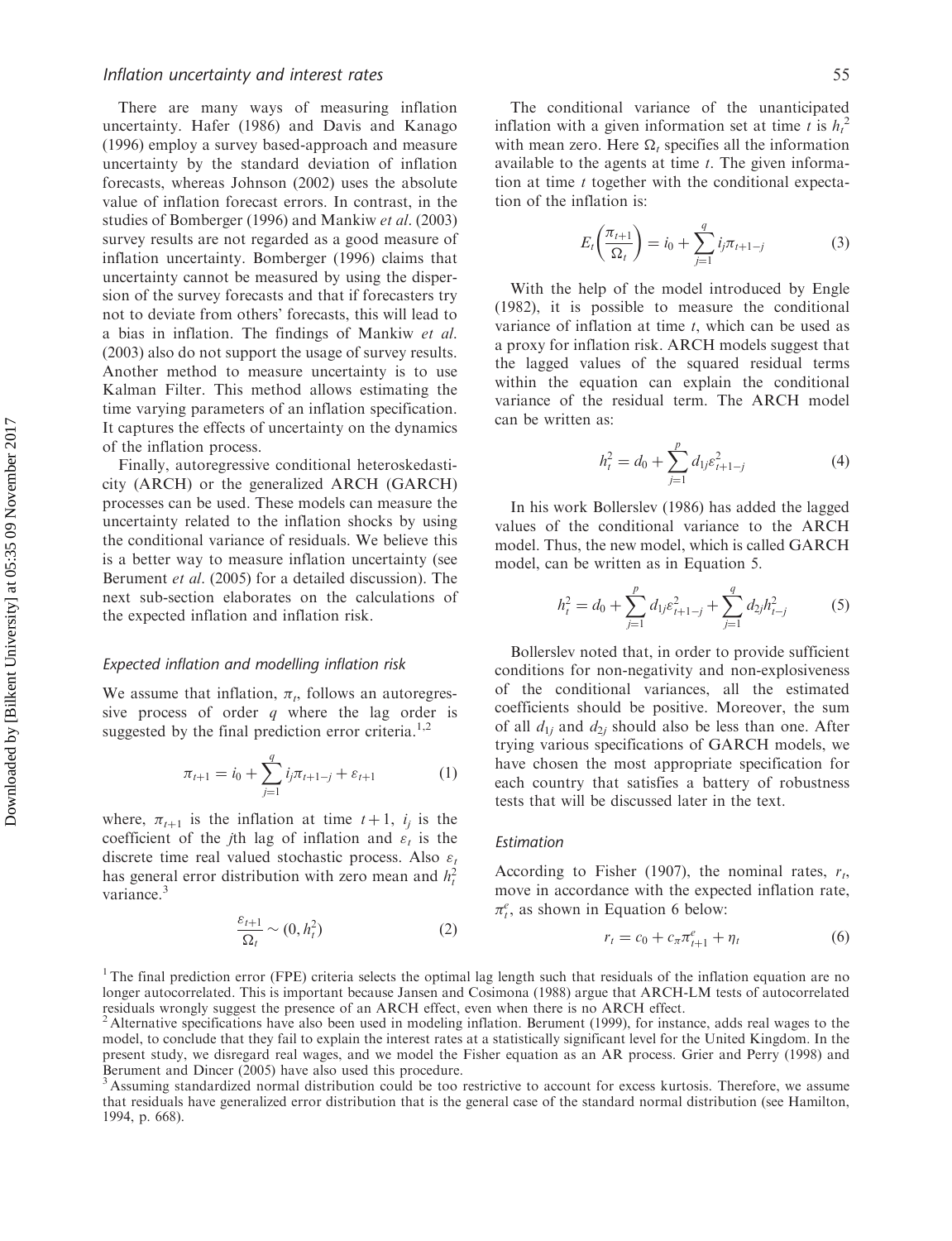Sheehan (1996) may object to this procedure. In his interesting paper, he rightly notes that including expected inflation as an independent variable suggests that expectations are adaptive and appear to be inconsistent with rational expectations. In Equation 6, the current period inflation rate, and hence the real interest rates are not known. Hence, risk-averse agents will demand additional returns to hold risky assets. If there exists a one-to-one relationship between interest rates and expected inflation,  $c_{\pi}$ will be equal to one, that is, the Fisher relation will hold in its strong form. In the weak form,  $c_{\pi}$  is positive but not equal to one. Tobin (1965) notes that if wealth is composed of money and capital only, and high inflation raises the opportunity cost of holding money, money demand will decrease and hence the marginal productivity of capital will decline along with the interest rate. Accordingly, he suggests  $c_{\pi}$  to be positive and less than one for the weak form of the Fisher hypothesis. On the other hand, Darby (1975) notes that if the nominal interest rate is taxed,  $c_{\pi}$  is greater than one.

According to Equation 6, nominal interest rates are affected by the expected inflation only. Here, we allow inflation risk also to affect nominal interest rates and modify Equation 6 to read:

$$
r_t = c_0 + c_\pi \pi_{t+1}^e + c_h h_t^2 + \eta_t \tag{7}
$$

In Equation 7, we assume that the residual term has a zero mean and constant variance. Here, we have to calculate the values of expected inflation  $(\pi_t^e)$  and the inflation risk  $(h_t^2)$ . In this paper, we calculate the expected inflation as the expected value of Equation 1 and the conditional variance of Equation 5 with rolling regressions.<sup>4</sup>

## III. An Evaluation of the Empirical Results

The data on inflation (logarithmic first difference of CPI) and interest rates (Treasury bill rates) are gathered from International Monetary Fund-International Financial Statistics CD-ROM. Note that CPI series are seasonally unadjusted. However, we included 11 monthly dummies to account for the seasonality. The time span of each dataset is reported in Table 1. Simply because data on taxes could not be obtained for all countries, t-bill rates are pre-tax rates.

Table 2 and Table 3 present the estimation results of the Fisher equation without inflation risk (Panel A) and with inflation risk (Panel B) for the G7 and 45 developing countries respectively.

The Fisher hypothesis asserts that there is a positive relation between the expected inflation and the interest rate (see Fama, 1975; Fama and Gibbons, 1982; and Mishkin, 1992). Our results in Table 2, Panel A confirm this hypothesis for the G7 countries. The coefficients of the expected inflation are positive, less than one and statistically significant at 1% level for all G7 countries. This is in conformity with the previous findings for the developed countries such as Canada, the UK and the USA. Note that a positive but less than one value of the estimated coefficient implies the Fisher hypothesis holds in its weak form and lends support to Tobin (1965). The coefficients of the inflation uncertainty (risk) are also positive, less than one and statistically significant.<sup>5</sup> However, this coefficient is significant at only at the10% level for the UK and at the 5% level for Japan. For the remaining G7 countries, it is significant at the 1% level. Positive and significant coefficients lend support to the portfolio approach.

Estimation results for the 45 developing economies are presented in Table 3. Panel A of Table 3 shows that the simple Fisher relation is not supported for 22 countries. The estimated coefficient of the expected inflations is negative but statistically significant for Egypt. Leaving aside this particular case, the estimated coefficient of the expected inflation is not statistically significant for Armenia, Albania, Bahrain, Bulgaria, Dominica, Ghana, Grenada, Kuwait, Lao People, Lithuania, Malawi, Namibia, Nepal, Sierra Leone, Solomon Islands, Sri Lanka, St Lucia, Swaziland, Uganda, Zambia and Zimbabwe. Moreover, it continues to remain insignificant when inflation uncertainty is added to the equation. Hence, we will not elaborate the relation between the interest rates and expected inflation in these countries in order to save space. Thus, in view of the results presented in Panel A, we conclude that the simple Fisher hypothesis holds in 23 countries. In these countries the coefficients of expected inflation are significant at the 1% or 5% levels, are positive and less than one. Hence, the hypothesis holds in its weak form.

When the inflation uncertainty variable is added the basic result is robust. The number of developing countries where the hypothesis holds in its augmented

<sup>&</sup>lt;sup>4</sup>The reason for using rolling regression is that if we used the full data span to get the estimate, we would be implicitly assuming that agents know the inflation rates for the full sample to estimate  $\pi_t$  each t, which is not true (see Berument *et al.*, 2005 for details).

 $5\%$  The level of significance is at the 5% level, unless otherwise noted.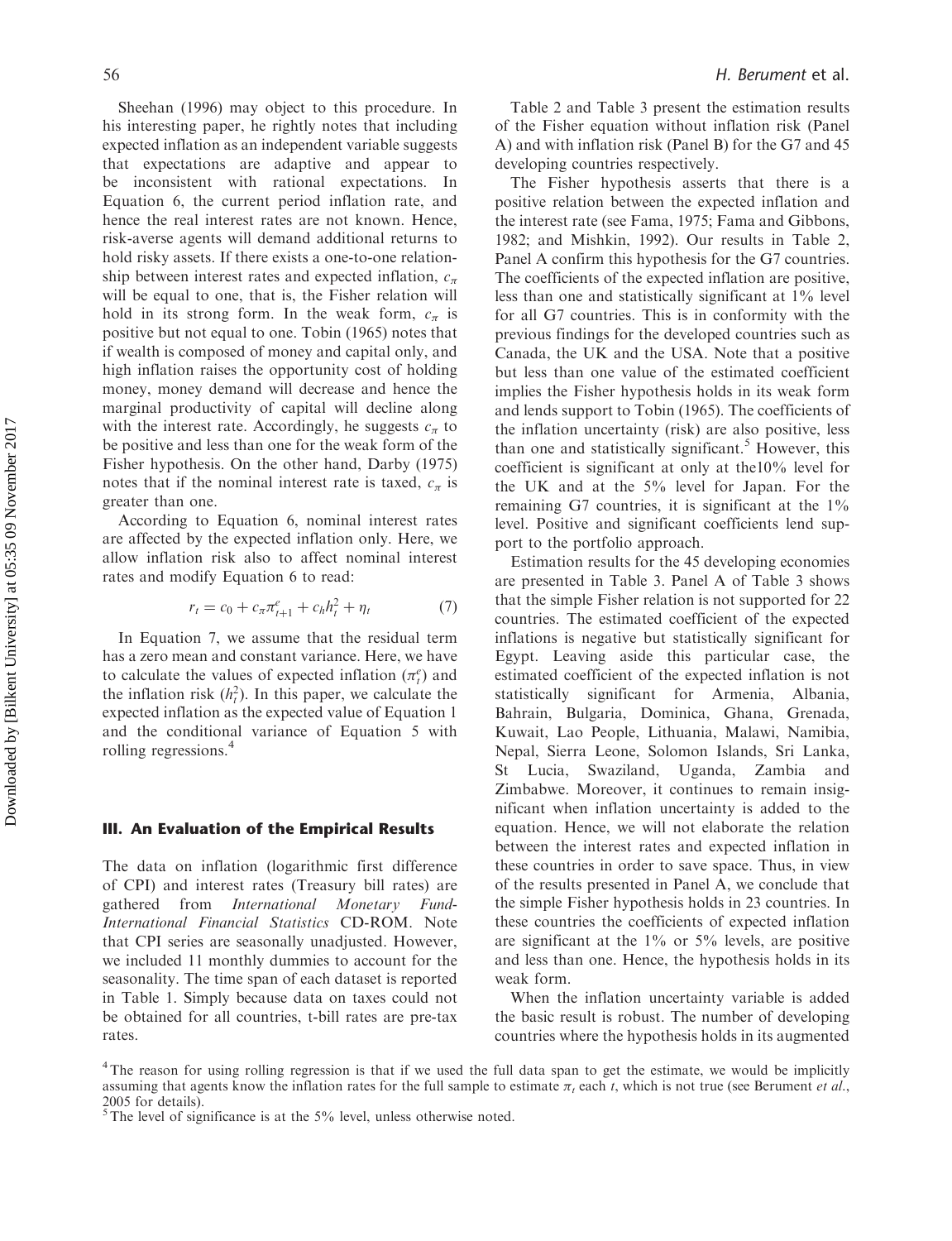|  |  |  | Table 1. The beginning and end dates of the dataset |  |  |  |  |  |  |
|--|--|--|-----------------------------------------------------|--|--|--|--|--|--|
|--|--|--|-----------------------------------------------------|--|--|--|--|--|--|

|                              | <b>CPI</b> |                    | T-bill    |          |
|------------------------------|------------|--------------------|-----------|----------|
|                              | Beg. date  | End date           | Beg. date | End date |
| Armenia                      | 1992:12    | 2004:08            | 1995:09   | 2004:08  |
| Albania                      | 1991:01    | 2004:08            | 1994:07   | 2004:07  |
| <b>Bahamas</b>               | 1972:07    | 2004:08            | 1971:04   | 2004:08  |
| Bahrain                      | 1975:07    | 2001:09            | 1987:06   | 2004:05  |
| Barbados                     | 1965:10    | 2004:04            | 1967:01   | 2004:07  |
| Bolivia                      | 1957:01    | 2004:08            | 1994:01   | 2004:08  |
| <b>Brazil</b>                | 1979:12    | 2004:08            | 1995:01   | 2004:08  |
| Bulgaria                     | 1991:01    | 2004:08            | 1992:01   | 2004:06  |
| Canada                       | 1957:01    | 2004:08            | 1957:01   | 2004:08  |
| China                        | 1980:10    | 2004:07            | 1994:01   | 2004:08  |
| Dominica                     | 1979:11    | 2004:07            | 1980:01   | 2004:07  |
| Egypt                        | 1957:01    | 2004:07            | 1997:01   | 2004:05  |
| Fiji                         | 1968:12    | 2004:06            | 1975:01   | 2004:06  |
| France                       | 1957:01    | 2004:08            | 1970:01   | 2002:09  |
| Germany                      | 1960:01    | 2004:08            | 1975:07   | 2004:08  |
| Ghana                        | 1963:03    | 2004:04            | 1978:01   | 2004:06  |
| Greece                       | 1957:01    | 2004:08            | 1983:01   | 2004:08  |
| Grenada                      | 1976:01    | 2002:12            | 1980:01   | 2004:06  |
| Hungary                      | 1976:01    | 2004:08            | 1988:12   | 2004:08  |
| Iceland                      | 1983:01    | 2004:08            | 1984:01   | 2004:04  |
| Israel                       | 1957:01    | 2004:08            | 1984:06   | 2004:07  |
| Italy                        | 1957:01    | 2004:07            | 1977:03   | 2004:08  |
| Jamaica                      | 1957:01    | 2004:08            | 1961:05   | 2004:08  |
| Japan                        | 1957:01    | 2004:07            | 1957:01   | 2004:06  |
| Kazakhstan                   | 1992:12    | 2004:08            | 1994:04   | 2004:08  |
| Kenya                        | 1968:01    | 2004:06            | 1972:01   | 2004:07  |
| Kuwait                       | 1973:01    | 2003:12            | 1979:04   | 2004:07  |
| Lao People                   | 1993:05    | 2004:05            | 1994:12   | 2004:05  |
| Lithuania                    | 1992:05    | 2004:08            | 1994:07   | 2004:08  |
| Malawi                       | 1980:01    | 2004:01            | 1983:01   | 2004:07  |
| Malaysia                     | 1957:01    | 2004:08            | 1976:01   | 2004:07  |
| Malta                        | 1957:01    | 2004:05            | 1987:11   | 2003:09  |
| Namibia                      | 1991:01    | 2004:05            | 1991:09   | 2004:07  |
| Nepal                        | 1963:07    | 2004:07            | 1981:01   | 2004:07  |
| Pakistan                     | 1957:01    | 2004:08            | 1991:03   | 2004:08  |
| Philippines                  | 1957:01    | 2004:08            | 1976:01   | 2004:08  |
| Romania                      | 1990:10    | 2004:07            | 1994:03   | 2003:05  |
| Russia                       | 1992:01    |                    | 1995:01   |          |
|                              |            | 2004:06<br>2004:06 |           | 2004:08  |
| Sierra Leone                 | 1986:10    |                    | 1965:11   | 2004:07  |
| Singapore<br>Solomon Islands | 1961:01    | 2004:07            | 1973:04   | 2004:08  |
|                              | 1978:01    | 2004:03            | 1981:03   | 2004:05  |
| South Africa                 | 1957:01    | 2004:07            | 1957:01   | 2004:08  |
| Sri Lanka                    | 1957:01    | 2004:08            | 1981:04   | 2004:06  |
| St Lucia                     | 1964:04    | 2004:06            | 1980:01   | 2004:07  |
| Swaziland                    | 1967:01    | 2004:07            | 1981:12   | 2004:08  |
| Switzerland                  | 1957:01    | 2004:08            | 1980:01   | 2004:08  |
| Turkey                       | 1969:01    | 2004:08            | 1985:09   | 2004:07  |
| Uganda                       | 1981:04    | 2004:06            | 1980:01   | 2004:08  |
| United Kingdom               | 1957:01    | 2004:08            | 1964:01   | 2004:07  |
| <b>United States</b>         | 1957:01    | 2004:08            | 1964:01   | 2004:08  |
| Zambia                       | 1985:01    | 2002:12            | 1978:01   | 2004:07  |
| Zimbabwe                     | 1978:01    | 2002:02            | 1979:01   | 2004:08  |

Note: Due to the availability of data in Japan we have used lending rate instead of Treasury bill rate.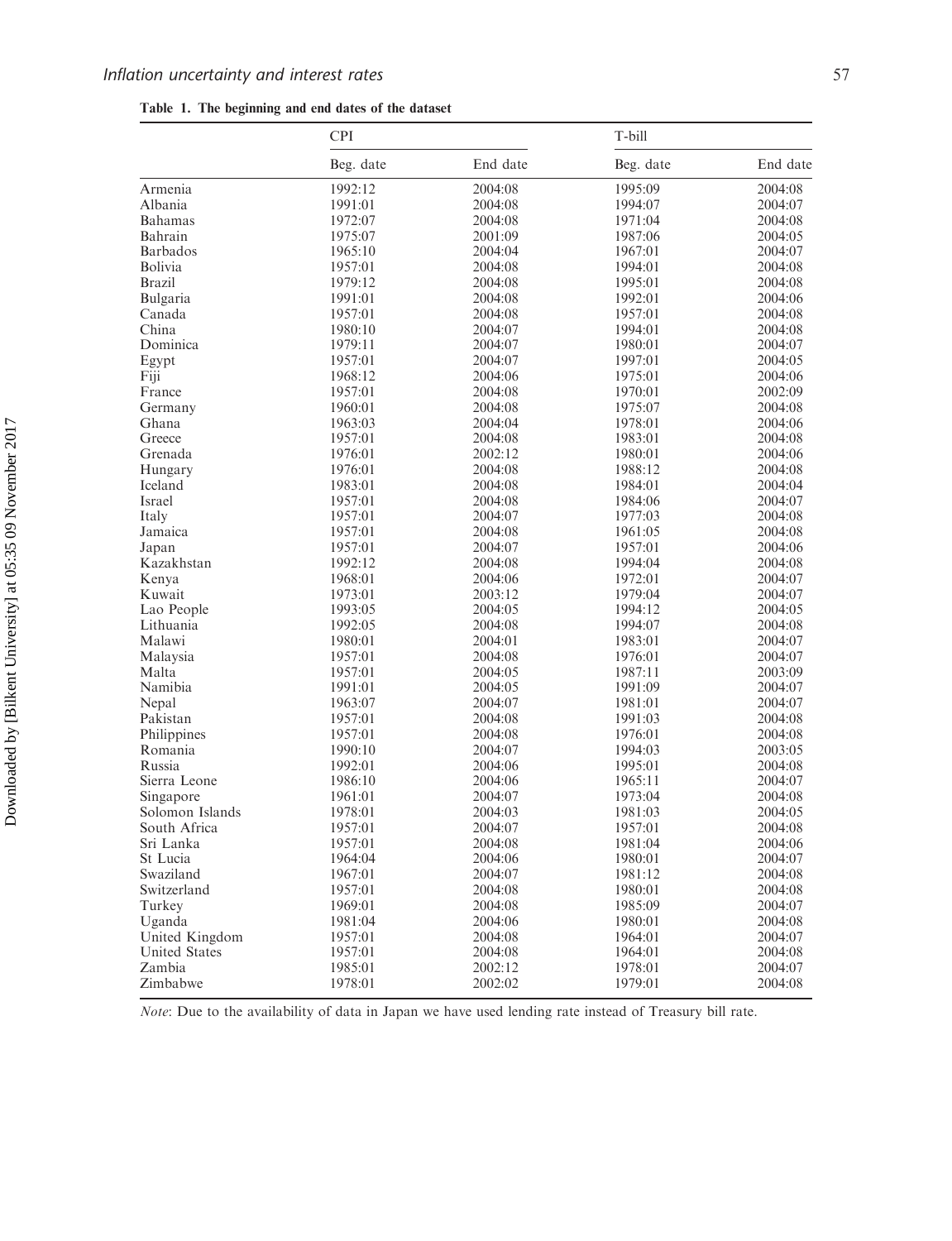|                | Panel A: Fisher equation |                        | Panel B: Fisher equation with risk |                      |                     |
|----------------|--------------------------|------------------------|------------------------------------|----------------------|---------------------|
|                | Constant                 | $\pi_{t+1}^{\epsilon}$ | Constant                           | $\pi^e_{t+1}$        |                     |
| Canada         | $5.657***$ (27.63)       | $0.397***$<br>(9.83)   | $5.122***(19.71)$                  | $0.399***$ (10.03)   | $0.042***$ (3.26)   |
| France         | $5.659***$ (27.63)       | $0.489***$ (16.38)     | $4.519***$<br>(9.83)               | $0.442***$ (13.33)   | $0.150***$ (2.75)   |
| Germany        | $4.457***$ (35.98)       | $0.259***$<br>(7.58)   | $4.016***$ (24.77)                 | $0.250***$<br>(7.36) | $0.050***$ (3.76)   |
| Italy          | $4.857***$ (13.31)       | $0.939***$ (18.49)     | $4.262***(11.05)$                  | $0.822***$ (15.90)   | $0.161***$ (4.52)   |
| Japan          | $4.054***$ (32.09)       | $0.082***$<br>(2.93)   | 1.572<br>(1.610)                   | $0.071***$<br>(2.92) | $0.148**$<br>(2.46) |
| United Kingdom | $6.393***$ $(31.21)$     | $0.219***$<br>(6.17)   | $5.298***$<br>(8.28)               | $0.216***$<br>(6.30) | $0.101*$<br>(1.82)  |
| United States  | $4.075***$ (20.40)       | $0.446***$ (11.64)     | $3.508***$ (15.53)                 | $0.448***(11.87)$    | $0.090***$ (3.12)   |

Table 2. Interest rate–inflation–inflation risk relationship (G7 countries)

*Note:* t-statistics are given in parentheses and \*\*\*, \*\* and \* indicate the level of significance at  $1\%$ ,  $5\%$  and  $10\%$  levels respectively.

form is 21. Finally, we note that among these countries, the coefficient of the inflation risk is positive and significant, in seven countries negative and statistically significant coefficients are observed.

Our basic conclusion that the Fisher hypothesis does not hold in a considerable number of developing economies requires an explanation. Here, we can only offer a few tentative explanations. First, the hypothesis implicitly assumes that nominal interest rates freely adjust to changes in the actual or expected inflation. Obviously, this will not be the case if the interest rates are suppressed, as was the case in Turkey in 1978. Secondly, even if the interest rates are not suppressed, they will not or will only partially respond to the changes in inflation in those countries where the money markets are not sufficiently sophisticated. Finally, the adjustment of the interest rates will be hampered in those countries where they are considered to be a 'sin' for cultural reasons.

The validity of the above conclusions depends on the appropriateness of the GARCH specification. Accordingly, in the following section, we perform a series of robustness tests.

# IV. Robustness Tests

In this section we provide a battery of robustness tests for our estimates similar to Engle (1982). We first perform the ARCH-LM tests for the inflation equation (Equation 1) to motivate the time varying variability of inflation uncertainty. In order to

perform the test, the inflation equation is estimated first by regressing inflation on a constant term with monthly dummies and its appropriate lags. Then squared residuals of the inflation equation are regressed on its 3, 6, 9, 12, 18, 24, 30 and 36 lags for the full sample period.<sup>6</sup> Their  $p$ -values are reported in Table 4 for all countries. It is clear that for each country we reject the null hypothesis of no heteroskedasticity for various lags. Thus, we can model inflation with a time varying inflation variance model.

The second column of Table 5 reports the GARCH specification. The sufficient condition for the nonnegativity of the conditional variance is that its coefficient be positive. Moreover, to satisfy the nonexplosiveness of conditional variance the sum of the slope coefficients (sum of all coefficients excluding the intercept term) in the conditional variance should be less than one. The third column reports the intercept term  $(d_0)$  and the fourth column reports the sum of the slope terms when the GARCH specification is estimated for the full sample period.<sup>7</sup> We note that intercept term is always positive and the sum of slope terms is always less than one. Therefore, the non-negativity and non-explosiveness requirement of the conditional variances are satisfied. In order to save space, we do not report the individual coefficients of the GARCH specifications but they were all positive.

Next we perform non-parametric sign and size bias test for the standardized residuals ( $\varepsilon_{t+1}/h_t$ ). We report the estimations of the test statistics of sign bias test, negative size bias test, positive size bias test and joint

 $6$  Some of the countries had outliers in the inflation series. This could alter the results (for example, see Tolvi 1999 and 2000). Thus for Bahamas, Bahrain, Brazil, Bulgaria, Germany, Greece, Kuwait, Lithuania, Malawi, Philippines, Sierra Leone, Turkey, Zambia and Zimbabwe, we perform the ARCH-LM test after accounting for these outliers.

<sup>&</sup>lt;sup>7</sup> Note that when we calculate the expected inflation and conditional variance with rolling regression, reporting the robustness test for all the estimates will be too tedious and costly.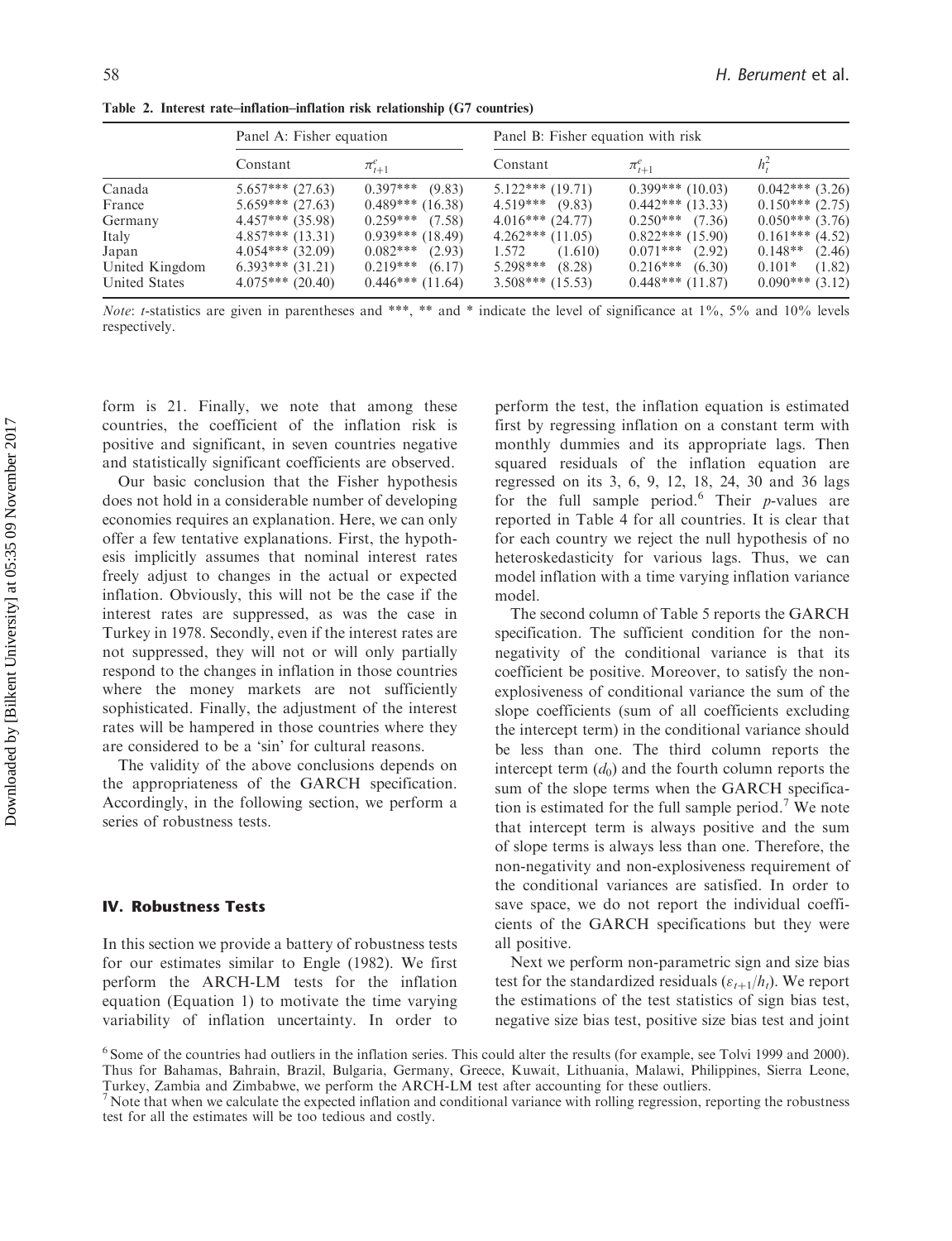Downloaded by [Bilkent University] at 05:35 09 November 2017 Downloaded by [Bilkent University] at 05:35 09 November 2017

Table 3. Interest rate-inflation-inflation risk relationship (developing countries) Table 3. Interest rate–inflation–inflation risk relationship (developing countries)

|                                                      | Panel A: Fisher equation |           |               |                                                                             |             | Panel B: Fisher equation with risk |               |         |              |           |
|------------------------------------------------------|--------------------------|-----------|---------------|-----------------------------------------------------------------------------|-------------|------------------------------------|---------------|---------|--------------|-----------|
|                                                      | Constant                 |           | $\pi^e_{t+1}$ |                                                                             | Constant    |                                    | $\pi^e_{t+1}$ |         | $h_t^2$      |           |
| Armenia                                              | $1.538***$               | 7.04      | 0.010         | (0.50)                                                                      | $1.275***$  | (6.04)                             | 0.011         | (0.50)  | 0.001        | (0.18)    |
| Albania                                              | 8.611***                 | (34.51)   | 0.006         | (0.52)                                                                      | $8.458***$  | (23.92)                            | 0.005         | (0.39)  | 0.001        | (0.71)    |
| Bahamas                                              | $3.141***$               | (24.80)   | $0.114***$    | (5.02)                                                                      | $2.545***$  | (9.68)                             | $0.115***$    | (5.11)  | $0.029**$    | (2.50)    |
| Bahrain                                              | 5.835****                | (46.45)   | 0.007         | $-0.32$                                                                     | 5.489***    | (26.37)                            | $-0.010$      | $-0.47$ | $0.003**$    | 2.11      |
| <b>Barbados</b>                                      | 5.902***                 | (34.35)   | $0.039**$     | $(2.26)$<br>$(3.40)$                                                        | $5.526***$  | (21.58)                            | $0.038**$     | (2.14)  | $0.003*$     | (1.66)    |
| Bolivia                                              | $13.182***$              | (30.38)   | $0.225***$    |                                                                             | $12.832***$ | (25.61)                            | $0.222***$    | (3.35)  | 0.002        | (0.89)    |
| Brazil                                               | $6.948***$               | (9.03)    | $0.985***$    | (3.71)                                                                      | .5.854***   | (10.59)                            | $0.593***$    | (2.91)  | $0.006***$   | (5.86)    |
| Bulgaria                                             | $3.804***$               | (32.70)   | $-0.001$      | $-0.19$                                                                     | $3.784***$  | (24.02)                            | $-0.001$      | $-0.18$ | 0.000        | (0.25)    |
| China                                                | $4.295***$               | (20.05)   | $0.064**$     | (2.52)                                                                      | $6.103***$  | (4.35)                             | 0.026         | (0.82)  | $-0.086$     | 1.23      |
| <b>Dominica</b>                                      | $6.403***$               | (4345.16) | 0.000         | (0.60)                                                                      | $6.396***$  | 3669.76                            | 0.000         | (0.57)  | $0.000**$    | (2.44)    |
| Egypt                                                | 8.907***                 | (65.54)   | $-0.076***$   | $-4.78$                                                                     | $8.700***$  | (47.79)                            | $-0.096***$   | $-5.86$ | $0.006***$   | (3.19)    |
| Eii                                                  | 3.710                    | (23.58)   | $0.065**$     | $(2.28)$<br>$(0.60)$                                                        | $3.375***$  | (9.18)                             | $0.066**$     | (2.32)  | 0.004        | (0.98)    |
| Ghana                                                | 27.878***                | (35.00)   | 0.014         |                                                                             | 28.848***   | (32.04)                            | 0.012         | (0.52)  | $-0.002**$   | $-2.34$   |
| Greece                                               | $12.814***$              | (24.60)   | $0.144***$    | (6.21)                                                                      | $3.400***$  | (2.66)                             | $0.076***$    | (3.22)  | $0.150***$   | (7.96)    |
| Grenada                                              | $6.571***$               | 441.15    | $-0.002$      | $\frac{11}{11}$                                                             | $6.604***$  | (296.30)                           | $-0.002$      | $-1.09$ | $-0.001$ *** | 2.69      |
| Hungary                                              | $16.035***$              | (17.86)   | $0.235***$    | (4.97)                                                                      | 6.084 ***   | (4.59)                             | $0.168***$    | (4.26)  | $0.080***$   | (6.96)    |
| lceland                                              | $7.123***$               | (33.50)   | $0.163***$    | (2.95)                                                                      | 7.013****   | (23.96)                            | $0.165***$    | (2.91)  | 0.006        | (0.53)    |
| <b>Israel</b>                                        | $-4.992$                 | $-1.21$   | $2.330***$    | (6.99)                                                                      | $-6.019*$   | $-1.66$                            | $2.284***$    | (6.41)  | 0.002        | (0.93)    |
| <b>Jamaica</b>                                       | 5.659***                 | (27.63)   | $0.489***$    | (16.38)                                                                     | $4.519***$  | (9.83)                             | $0.442***$    | 13.33   | $0.150***$   | (2.75)    |
| Kazakhstan                                           | $5.437***$               | (54.74)   | $0.022**$     | $(2.06)$<br>$(2.36)$                                                        | 5.844 ***   | (38.38)                            | $0.030***$    | (3.28)  | $-0.024***$  | $-4.47$   |
| Kenya                                                | $(4.314***$              | (23.58)   | $0.122**$     |                                                                             | $8.126***$  | (5.66)                             | $0.078**$     | (2.03)  | $0.024***$   | (3.94)    |
| Kuwait                                               | $6.455***$               | (38.68)   | 0.003         | (0.15)                                                                      | $6.625***$  | (28.97)                            | 0.001         | (0.07)  | $-0.001$     | $(-1.53)$ |
| Lao People                                           | 23.008***                | 31.69     | 0.017         | (0.57)                                                                      | 23.446***   | (30.07)                            | 0.027         | (0.90)  | $-0.003$     | $(-0.85)$ |
| ithuania                                             | $2.377***$               | 35.73     | $-0.010$      | $(-0.99)$                                                                   | $2.341***$  | (8.20)                             | $-0.010$      | $-1.00$ | 0.001        | (0.12)    |
| Malawi                                               | 34.914***                | 32.07     | 0.001         | (0.07)                                                                      | 34.950      | (29.19)                            | 0.002         | (0.08)  | $-0.000$     | $(-0.09)$ |
| Malaysia                                             | $4.497***$               | 44.39     | $0.041**$     | (2.47)                                                                      | $4.243***$  | (19.94)                            | $0.039**$     | (2.36)  | 0.008        | (1.63)    |
| Malta                                                | 5.659***                 | 27.63     | $0.489***$    | 16.38                                                                       | $4.519***$  | (9.83)                             | $0.442***$    | 13.33)  | $0.150***$   | (2.75)    |
| Namibia                                              | $9.807***$               | 25.14     | 0.028         | (0.75)                                                                      | $9.373***$  | (17.40)                            | 0.034         | (0.93)  | 0.008        | (1.12)    |
| Nepal                                                | 5.740***                 | 37.29     | 0.000         | $-0.01$                                                                     | 5.888***    | (31.29)                            | 0.000         | (0.01)  | $-0.001*$    | 1.96      |
| Pakistan                                             | $9.741***$               | (19.70)   | $0.113**$     | (2.51)                                                                      | $3.822***$  | (3.08)                             | 0.050         | (1.17)  | $0.091***$   | (5.10)    |
| Philippines                                          | $12.761***$              | (28.86)   | $0.117***$    | 3.29                                                                        | $1.038***$  | (28.88)                            | $0.083***$    | (2.78)  | $0.004***$   | (6.29)    |
| Romania                                              | $17.323***$              | (4.38)    | $0.518***$    | 2.80                                                                        | $8.206***$  | (4.39)                             | $0.627***$    | (3.14)  | $-0.013$     |           |
| Russia                                               | 1.327                    | (1.00)    | $0.354***$    | (3.58)                                                                      | $-1.837$    | $-1.26$                            | $0.289***$    |         | $0.109*$     | (1.93)    |
| Notes: t-statistics are given in parentheses and *** |                          | *<br>*    |               | and $*$ indicate significance at the 1%, $5\%$ and 10% levels respectively. |             |                                    |               |         |              |           |

Inflation uncertainty and interest rates 59

(continued)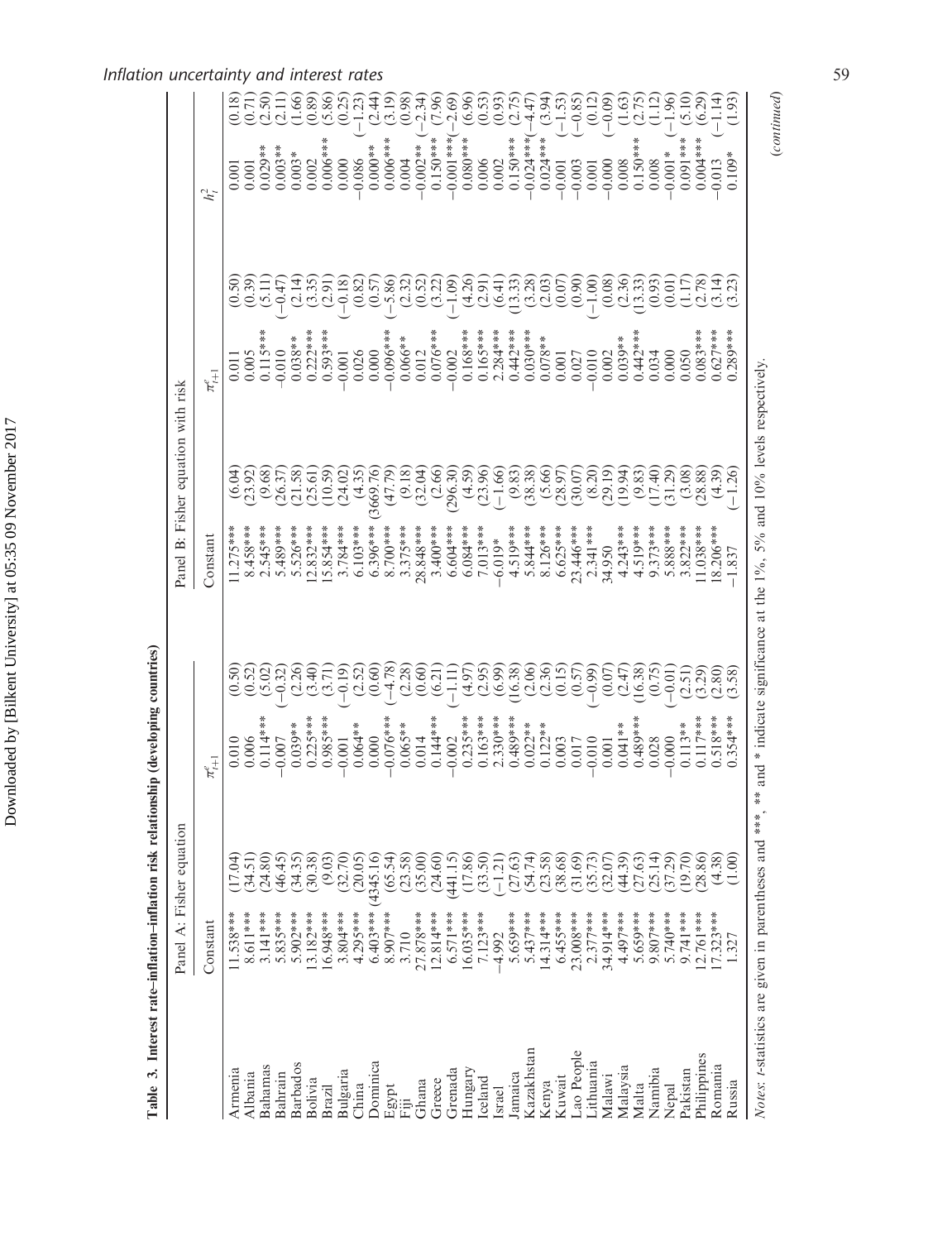|                 | Panel A: Fisher equation |                                                                                    | Panel B: Fisher equation with risk                 |                                                                                                   |                                                         |
|-----------------|--------------------------|------------------------------------------------------------------------------------|----------------------------------------------------|---------------------------------------------------------------------------------------------------|---------------------------------------------------------|
|                 | Constant                 | $\pi^\mathrm{e}_{t+1}$                                                             | Constant                                           | $\pi^e_{t+1}$                                                                                     | $h_i^2$                                                 |
| ierra Leone     | (19.67)<br>$20.293***$   | $0.013$ $(-0.30)$                                                                  | (61.7)<br>$18.290***$                              | $-0.012$ $(-0.29)$                                                                                | (0.81)<br>0.000                                         |
| ingapore        | (21.07)<br>1.915 ***     |                                                                                    | (9.76)<br>$1.467***$                               | (2.32)                                                                                            | (3.30)                                                  |
| solomon Islands | (30.26)<br>$9.698***$    | (2.35)<br>(1.18)                                                                   | 5.383***                                           | $(0.67)$                                                                                          | 10.31<br>$0.030***$                                     |
| South Africa    | (26.70)<br>9.969***      | (2.51)<br>$\frac{0.068**}{0.022}$<br>0.022                                         | (25.55)<br>$0.959***$                              | $\begin{array}{ll} 0.063**& (2.32)\\ 0.010& (0.67)\\ 0.110***& (3.60)\\ 0.010& (0.93)\end{array}$ | $-0.021***$                                             |
| Sri Lanka       | (63.26)<br>$13.244***$   | (0.83)<br>0.009                                                                    | (38.67)<br>$2.826***$                              |                                                                                                   | $(-7.14)$<br>$(1.35)$<br>$(3.14)$<br>$(-1.18)$<br>0.002 |
| St Lucia        | $6.850***$ (446.54)      |                                                                                    | 162.34<br>$6.736***$                               |                                                                                                   | $0.001***$                                              |
| swaziland       | (56.80)<br>$1.191***$    |                                                                                    | (54.84)<br>$1.235***$                              |                                                                                                   |                                                         |
| Switzerland     | 20.612<br>$3.125***$     |                                                                                    | $2.315***$                                         |                                                                                                   | (9.45)                                                  |
| <b>Turkey</b>   | 13.07)<br>45.676***      | $-0.002$ $(-1.36)$<br>$-0.002$ $(-0.30)$<br>$0.257***$ $(7.41)$<br>0.263*** (3.66) | 35.782***                                          | $-0.002$ $(-1.46)$<br>$-0.001$ $(-0.23)$<br>$0.220***$ $(6.62)$<br>0.240*** $(3.49)$              | (2.72)<br>$-0.000$<br>0.059***<br>0.016***              |
| Jganda          | 26.69)<br>$0.459***$     | $-0.08$<br>$-0.002$                                                                | $0.762***$                                         | $(-0.02)$<br>$-0.000$                                                                             | $(-2.50)$<br>$0.001**$                                  |
| Lambia          | 20.61)<br>35.298***      | $-1.46$<br>$-0.100$                                                                | 88.717***                                          | $-1.45$<br>$-0.094$                                                                               | -2.52)<br>$-0.013**$                                    |
| <i>imbabwe</i>  | (16.77)<br>$28.863***$   | (0.89)<br>0.041                                                                    | (1.75)<br>8.096*                                   | $-1.01$<br>$-0.048$                                                                               | $0.063***$                                              |
|                 | the dealer and the first | $\ddot{ }$ .                                                                       | -<br>-<br>-<br>$\tilde{\epsilon}$<br>$\frac{1}{2}$ |                                                                                                   |                                                         |

| í<br>in all                         |  |
|-------------------------------------|--|
| <b>CHANGE</b>                       |  |
| Ī<br>$\sim$<br>$\ddot{\phantom{0}}$ |  |
|                                     |  |
|                                     |  |
| $\overline{\phantom{a}}$            |  |
|                                     |  |

*Notes: t*-statistics are given in parentheses and \*\*\*, \*\* and \* indicate significance at the 1%,  $5\%$  and 10% levels respectively. *Notes:* t-statistics are given in parentheses and \*\*\*, \*\* and \* indicate significance at the 1%, 5% and 10% levels respectively.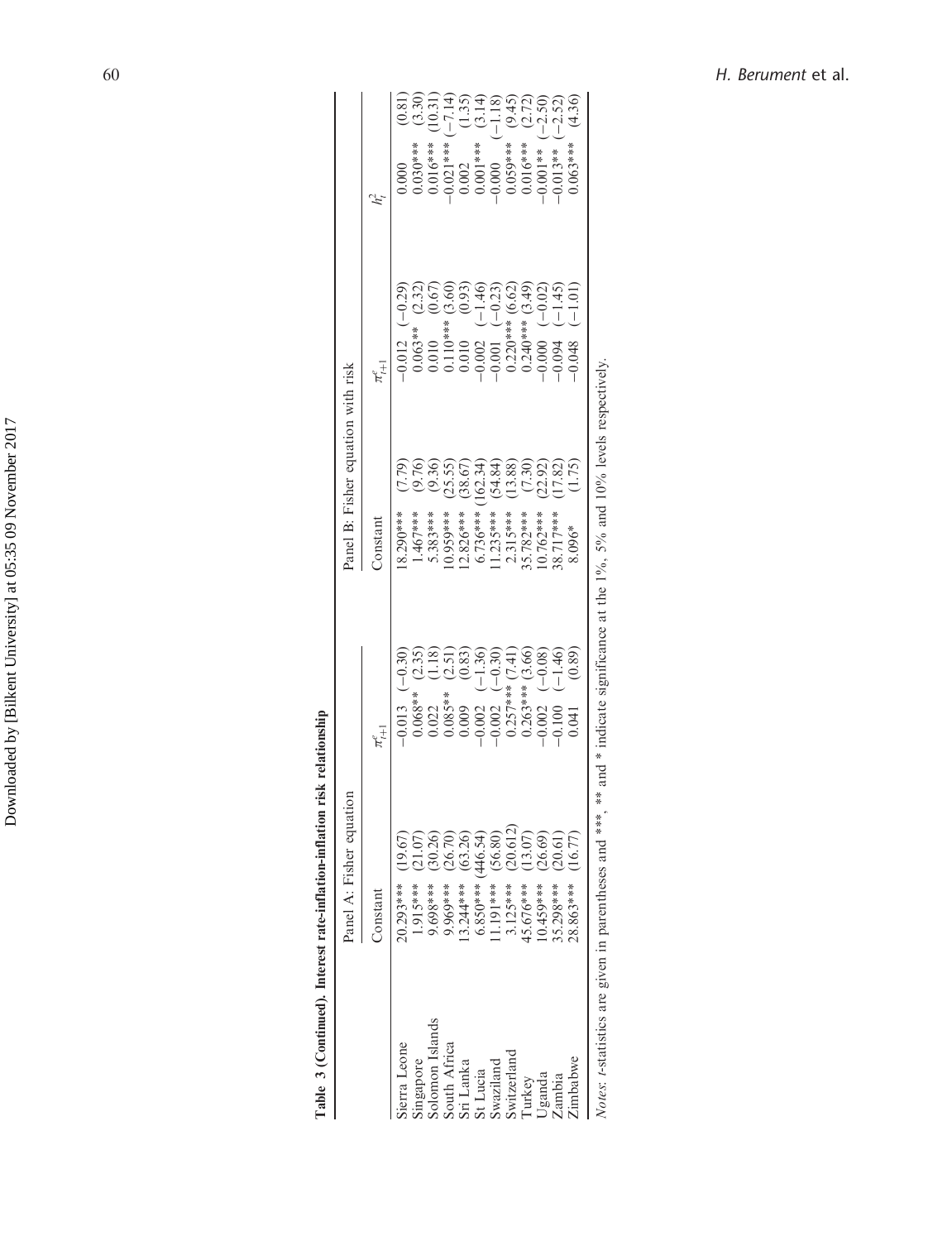| I<br>ı<br>֠<br>i<br>`ı<br>'<br>j<br>I<br>۱<br>l<br>j<br>l<br>l<br>֕<br>I<br>֕<br>I<br>ׇ֚֘<br>l<br>l<br>I<br>ׇ֚֡<br>֕<br>ļ | ֚֕<br>i<br>l<br>i<br>l |
|---------------------------------------------------------------------------------------------------------------------------|------------------------|
|                                                                                                                           |                        |
|                                                                                                                           |                        |
|                                                                                                                           |                        |
|                                                                                                                           |                        |
|                                                                                                                           |                        |
|                                                                                                                           |                        |
|                                                                                                                           |                        |
|                                                                                                                           |                        |
|                                                                                                                           |                        |
|                                                                                                                           |                        |
|                                                                                                                           |                        |
|                                                                                                                           |                        |
|                                                                                                                           |                        |

| åe  |
|-----|
| ΙöΙ |
| E   |
| É   |
|     |
| è   |
|     |

|                 | ARCH-LM3 | LM6<br>ARCH-      | ARCH-LM9 | ARCH-LM12                  | ARCH-LM18        | ARCH-LM24                                           | ARCH-LM30                                      | ARCH-LM36           |
|-----------------|----------|-------------------|----------|----------------------------|------------------|-----------------------------------------------------|------------------------------------------------|---------------------|
|                 |          |                   |          |                            |                  |                                                     |                                                |                     |
| Albania         | 00.1     | 00.1              | 0.00     | 0.00                       | $0.62$<br>0.00   | 0.21                                                | 0.96                                           | $\frac{0}{2}$       |
| Armenia         | 0.00     | 0.00              | 0.00     | 0.00                       |                  |                                                     |                                                | 0.00                |
| Bahamas         | 0.83     | 0.85              | 0.02     |                            | 0.10             |                                                     |                                                |                     |
| Bahrain         | 0.01     | 0.05              | 0.16     | $0.06$<br>0.29             | 0.66             | $0.880$<br>0.00                                     | $\begin{array}{c} 0.01 \\ 0.39 \end{array}$    | $\frac{0.81}{0.81}$ |
| Barbados        | 0.00     | 0.00              | 0.00     |                            | 0.00             |                                                     |                                                |                     |
| Bolivia         | 0.00     | 0.00              | 0.00     |                            | 0.00             | 0.00                                                | $0.10$<br>$0.34$<br>$0.00$<br>$0.00$<br>$0.95$ | 0.29                |
| Brazil          | 0.61     | 0.00              | 0.00     |                            | 0.01             |                                                     |                                                |                     |
| Bulgaria        | 0.93     | 0.00              | 0.96     |                            | 0.00             | $\begin{array}{c} 0.10 \\ 0.00 \\ 0.97 \end{array}$ |                                                | $0.75$<br>0.01      |
| Canada          | 0.03     | 0.17              | 0.29     |                            | 0.81             |                                                     |                                                |                     |
| China           | 0.00     | 0.13              | 0.19     |                            | 0.62             | 0.47                                                |                                                | $1.00$<br>0.96      |
| <b>Dominica</b> |          | 0.00              |          |                            | 0.00             |                                                     |                                                |                     |
| Egypt           | 0.00000  | 0.00              | 0.00000  |                            | 0.00             | 0.00000                                             | 0.00000                                        | 0.00000             |
| ËË              | 1.00     | 00.1              | 1.00     |                            | 1.00             |                                                     |                                                | 0.00                |
| France          | 0.00     | 0.00              | 0.00     |                            | 0.00             | $\begin{array}{c} 1.00 \\ 0.00 \end{array}$         | $\begin{array}{c} 1.00 \\ 0.00 \end{array}$    | 0.00                |
| Germany         | 0.04     | $\overline{0}$ .  | 0.11     |                            | 0.14             |                                                     |                                                | 0.09                |
| Ghana           | 0.00     | $0.00$            | 0.00     | $0.10$<br>$0.00$<br>$0.00$ | 0.00             | $0.05$<br>$0.00$                                    |                                                | $0.00\,$            |
| Greece          | 0.02     | 0.07              | 0.23     |                            | 0.00             |                                                     |                                                | 0.00                |
| Grenada         | 0.00     | 0.00              | 0.00     |                            | 0.00             | 0.01                                                | 0.01                                           | 0.04                |
| Hungary         | 0.29     | 0.53              | 0.76     |                            |                  |                                                     |                                                |                     |
| celand          | 0.14     | 0.15              | 0.15     | $0.32$<br>$0.27$           | $0.70$<br>$0.00$ | $0.10$<br>$0.00$                                    | $0.26$<br>0.00                                 | 0.01                |
| [srae]          | 0.00     | 0.00              | 0.00     |                            | 0.00             |                                                     |                                                | 0.00                |
| Italy           | 0.00     | 0.00              | 0.00     |                            | 0.00             |                                                     | 8888                                           | $0.00\,$            |
| lamaica         | 0.00     | 0.00              | 0.00     |                            | 0.00             |                                                     |                                                | 0.00                |
| lapan           | 0.00     | 0.00              | 0.00     |                            | 0.00             |                                                     |                                                | 0.00                |
| Kazakhstan      | 0.00     | 0.00              | 0.00     |                            | 0.00             |                                                     |                                                | 0.24                |
| Kenya           | 0.00     | 0.00              | 0.00     |                            | 0.01             | 0.01                                                | $0.16$<br>$0.03$                               | 0.08                |
| Kuwait          | 0.02     | 0.04              | 0.08     |                            | 0.29             |                                                     |                                                |                     |
| ao People       | 0.00     | 0.00              | 0.01     | $0.20$<br>0.04             | 0.13             | 0.44                                                | $0.58$<br>0.68                                 | $0.85$<br>0.95      |
| Lithuania       | 0.72     | 0.63              | 0.19     |                            |                  |                                                     |                                                | $0.85$<br>$0.59$    |
| Malawi          | 0.00     | 0.01              | 0.01     | 0.04                       | $0.15$<br>0.18   | $0.05$<br>$0.27$                                    |                                                |                     |
| Malaysia        | 0.00     | 0.00              | 0.00     |                            | 0.00             | 0.00                                                | 85<br>0.0000<br>0.000                          | 0.00                |
| Malta           | 0.00     | 0.00              | 0.00     |                            | $0.00\,$         | $0.00$                                              |                                                | 0.00                |
| Namibia         | 0.00     | 0.00              | 0.00     |                            | 0.00             | 0.01                                                |                                                | $0.15$<br>0.00      |
| Nepal           | 0.00     | 0.00              | 0.00     | 0.00                       | 0.00             | 0.00                                                | 0.00                                           |                     |
| Pakistan        | 0.00     | 0.00              | 0.00     | 0.00000                    | 0.00             |                                                     | 0.000000                                       | 0.00                |
| Philippines     | 0.00     | 0.00              | 0.00     |                            | 0.00             |                                                     |                                                | 0.226               |
| Romania         | 0.01     | 0.02              | 0.07     | 0.21                       | 0.43             | $0.72$<br>1.00                                      | 0.00                                           | 0.01                |
| Russia          | 0.02     | 0.12              | 0.40     | 0.68                       | 0.96             |                                                     |                                                | $1.00\,$            |
| Sierra Leone    | 0.00     | 0.00              | 0.42     | 0.12                       | 0.00             | 0.00                                                | $\begin{array}{c} 1.00 \\ 0.01 \end{array}$    | 0.02                |
| Singapore       | 0.00     | 0.00              | 0.00     | 0.00                       | 0.00             | 0.00                                                | 0.00                                           | 0.00                |
| S. Islands      | 0.23     | 0.00              | 0.01     | 0.03                       | 0.08             | 0.03                                                | 0.00                                           | 0.00                |
| Africa          | 0.08     | $\overline{0.01}$ | 0.05     | 0.00                       | 0.00             | 0.00                                                | 0.00                                           | 0.00                |
|                 |          |                   |          |                            |                  |                                                     |                                                | (continued)         |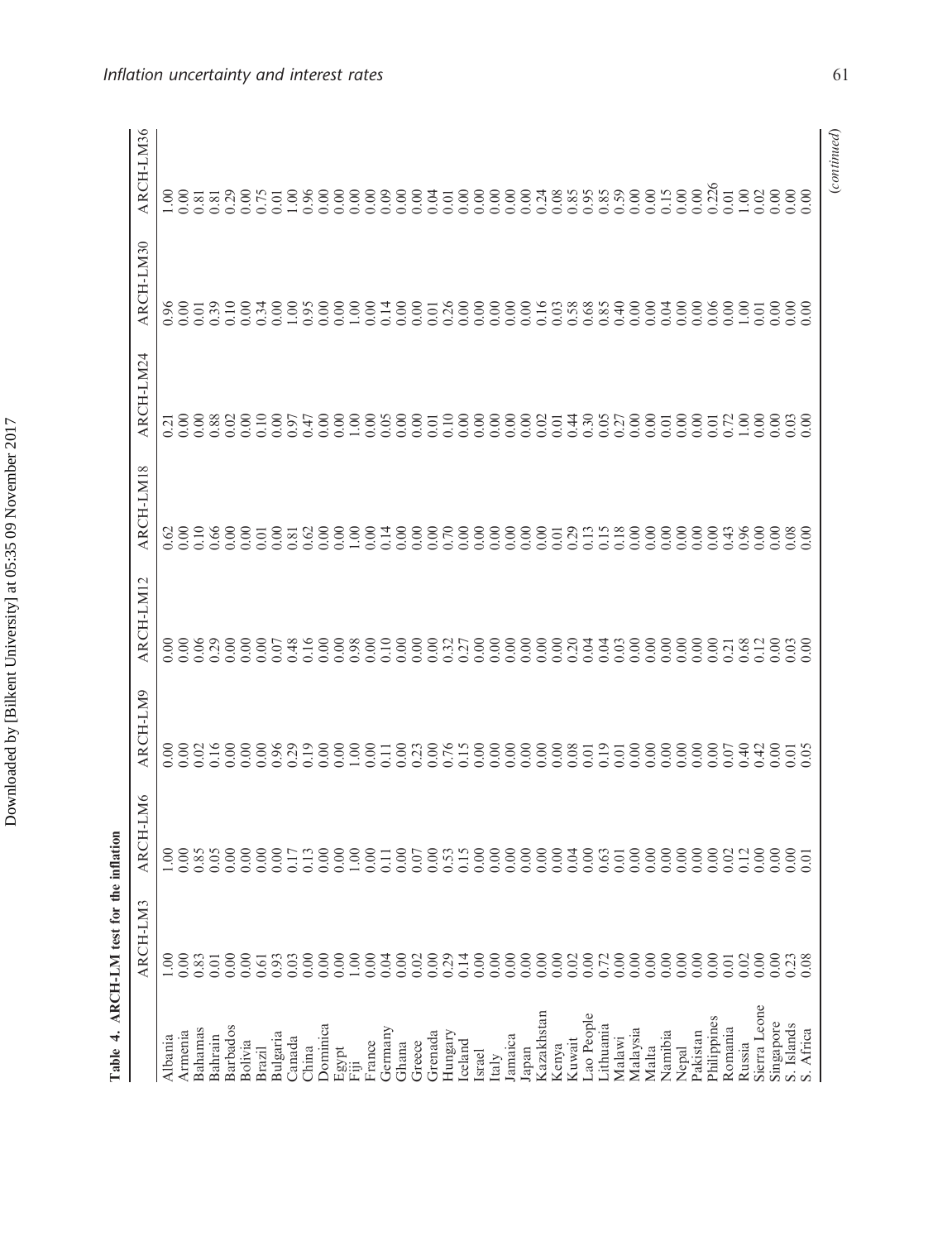|                              | ARCH-LM3 | -N6   | ARCH-LM9                                       | ARCH-LM12                | ARCH-LM18    | ARCH-LM24 | ARCH-LM30 | ARCH-LM36 |
|------------------------------|----------|-------|------------------------------------------------|--------------------------|--------------|-----------|-----------|-----------|
|                              |          |       |                                                |                          |              |           |           |           |
| i Lanka<br>Lucia<br>waziland |          |       | 311106120000<br>1111061200000<br>1111061200000 | 1388383588<br>1388385588 | 777080079800 |           |           |           |
|                              | 0.01     |       |                                                |                          |              |           |           |           |
| vitzerland                   |          |       |                                                |                          |              |           |           |           |
|                              |          |       |                                                |                          |              |           |           |           |
|                              |          |       |                                                |                          |              |           |           |           |
| urkey<br>Jganda<br>JK        |          |       |                                                |                          |              |           |           |           |
| <b>ISA</b>                   |          |       |                                                |                          |              |           |           |           |
| ambia                        |          | 0.000 |                                                |                          |              |           |           |           |
| ababwe                       |          |       |                                                |                          |              |           |           |           |
|                              |          |       |                                                |                          |              |           |           |           |

Table 4. Continued

Table 4. Continued

| l             |
|---------------|
| I             |
|               |
|               |
|               |
|               |
|               |
|               |
|               |
|               |
| i             |
|               |
| $\frac{1}{2}$ |
|               |
| י<br>י        |
|               |
|               |
|               |
|               |
| I<br>١        |
| l             |
| ֕             |
| ֕             |
|               |
| l             |
|               |
|               |
|               |
|               |
|               |
|               |
| l             |
|               |
|               |
|               |
|               |
|               |
|               |
|               |
|               |
|               |
|               |
|               |
|               |

62 H. Berument et al.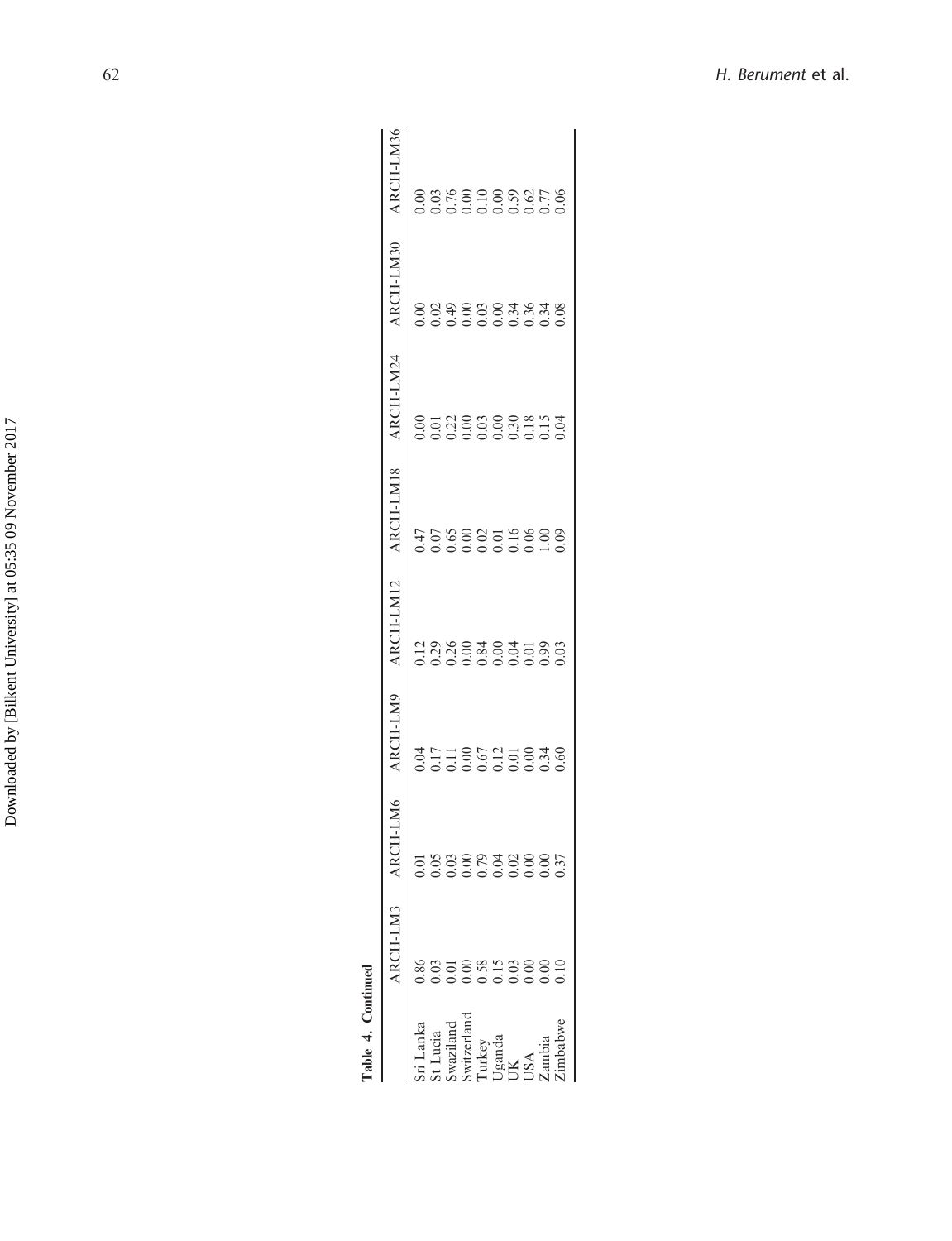Table 5. Robustness test of GARCH specification

|                | Panel A:      |          |             |           | Panel B: Non-parametric tests |               |            |
|----------------|---------------|----------|-------------|-----------|-------------------------------|---------------|------------|
|                | Specification | $d_0$    | $d_1 + d_2$ | Sign bias | Negative size                 | Positive size | Joint test |
| Albania        | GARCH(1,1)    | 0.20     | 0.75        | 0.17      | 0.95                          | 0.64          | 0.24       |
| Armenia        | GARCH(3,1)    | 52.30    | 0.28        | 0.17      | 0.91                          | 0.63          | 0.23       |
| <b>Bahamas</b> | GARCH(1,1)    | 23.35    | 0.01        | 0.26      | 0.54                          | 0.88          | 0.70       |
| Bahrain        | GARCH(1,1)    | 94.50    | 0.49        | 0.35      | 0.12                          | 0.76          | 0.47       |
| Barbados       | GARCH(1,1)    | 2.45     | 0.99        | 0.26      | 0.17                          | 0.47          | 0.49       |
| Bolivia        | GARCH(2,1)    | 45.65    | 0.83        | 0.24      | 0.98                          | 0.66          | 0.68       |
| <b>Brazil</b>  | GARCH(1,2)    | 2263.22  | 0.96        | 0.42      | 0.97                          | 0.41          | 0.40       |
| Bulgaria       | GARCH(3,2)    | 32933.93 | 0.42        | 0.23      | 1.00                          | 0.78          | 0.49       |
| Canada         | GARCH(1,1)    | 2.07     | 0.84        | 0.89      | 0.42                          | 0.59          | 0.63       |
| China          | GARCH(1,1)    | 14.82    | 0.07        | 0.39      | 0.56                          | 0.46          | 0.82       |
| Dominica       | GARCH(3,1)    | 65.67    | 0.80        | 0.62      | 0.81                          | 0.50          | 0.87       |
| Egypt          | GARCH(1,1)    | 34.77    | 0.95        | 0.36      | 0.75                          | 0.84          | 0.60       |
| Fiji           | GARCH(1,1)    | 8.33     | 0.88        | 0.42      | 0.70                          | 0.54          | 0.86       |
| France         | GARCH(1,1)    | 2.77     | 0.63        | 0.09      | 0.90                          | 0.57          | 0.30       |
| Germany        | GARCH(1,1)    | 0.25     | 0.90        | 0.78      | 0.21                          | 0.98          | 0.57       |
| Ghana          | GARCH(1,1)    | 17.89    | 0.98        | 0.68      | 0.66                          | 0.50          | 0.89       |
| Greece         | GARCH(1,1)    | 38.88    | 0.47        | 0.42      | 0.63                          | 0.80          | 0.50       |
| Grenada        | GARCH(1,1)    | 18.18    | 0.80        | 0.28      | 0.68                          | 0.49          | 0.75       |
| Hungary        | GARCH(1,1)    | 149.90   | 0.14        | 0.31      | 0.89                          | 0.74          | 0.34       |
| Iceland        | GARCH(2,1)    | 0.01     | 0.99        | 0.54      | 0.74                          | 0.60          | 0.77       |
| Israel         | GARCH(1,2)    | 9.33     | 0.89        | 0.41      | 0.648                         | 0.92          | 0.69       |
| Italy          | GARCH(1,2)    | 0.41     | 0.97        | 0.96      | 0.42                          | 0.96          | 0.78       |
| Jamaica        | GARCH(1,1)    | 2.77     | 0.63        | 0.09      | 0.90                          | 0.57          | 0.30       |
| Japan          | GARCH(2,1)    | 8.71     | 0.53        | 0.21      | 0.76                          | 0.98          | 0.34       |
| Kazakhstan     | GARCH(1,1)    | 7.95     | 0.90        | 0.33      | 0.88                          | 0.42          | 0.68       |
| Kenya          | GARCH(1,1)    | 22.06    | 0.93        | 0.99      | 0.37                          | 0.82          | 0.78       |
| Kuwait         | GARCH(1,1)    | 73.15    | 0.29        | 0.35      | 0.82                          | 0.99          | 0.77       |
| Lao People     | GARCH(1,3)    | 111.77   | 0.72        | 0.99      | 0.36                          | 0.59          | 0.75       |
| Lithuania      | GARCH(3,3)    | 27.61    | 0.68        | 0.74      | 0.59                          | 0.73          | 0.81       |
| Malawi         | GARCH(1,1)    | 453.10   | 0.73        | 0.33      | 0.42                          | 0.88          | 0.77       |
| Malaysia       | GARCH(1,2)    | 2.37     | 0.98        | 0.94      | 0.53                          | 0.81          | 0.79       |
| Malta          | GARCH(1,1)    | 2.43     | 0.67        | 0.10      | 0.91                          | 0.52          | 0.33       |
| Namibia        | GARCH(1,1)    | 28.81    | 0.55        | 0.98      | 0.71                          | 0.80          | 0.98       |
| Nepal          | GARCH(1,1)    | 26.95    | 0.93        | 0.25      | 0.97                          | 0.83          | 0.46       |
| Pakistan       | GARCH(1,1)    | 4.78     | 0.97        | 0.60      | 0.28                          | 0.06          | 0.12       |
| Philippines    | GARCH(3,1)    | 19.55    | 0.89        | 0.46      | 0.75                          | 0.40          | 0.46       |
| Romania        | GARCH(1,1)    | 151.75   | 0.90        | 0.66      | 0.36                          | 0.65          | 0.44       |
| Russia         | GARCH(1,1)    | 19.08    | 0.50        | 0.41      | 1.00                          | 0.53          | 0.71       |
| Sierra Leone   | GARCH(2,1)    | 157.35   | 0.74        | 0.80      | 0.64                          | 0.94          | 0.61       |
| Singapore      | GARCH(1,1)    | 5.06     | 0.80        | 0.20      | 0.55                          | 0.76          | 0.16       |
| S. Islands     | GARCH(1,1)    | 19.29    | 0.95        | 0.74      | 0.24                          | 0.82          | 0.68       |
| S. Africa      | GARCH(2,1)    | $0.70\,$ | 0.99        | 0.22      | $0.26\,$                      | 0.96          | 0.59       |
| Sri Lanka      | GARCH(1,1)    | 21.92    | 0.89        | 0.17      | 0.26                          | 0.90          | 0.47       |
| St Lucia       | GARCH(1,1)    | 73.15    | 0.52        | 0.89      | 0.63                          | 0.94          | 0.96       |
| Swaziland      | GARCH(1,3)    | 199.20   | 0.76        | 0.24      | 0.98                          | 0.45          | 0.66       |
| Switzerland    | GARCH(1,1)    | 1.43     | 0.90        | 0.80      | 0.27                          | 0.63          | 0.55       |
| Turkey         | GARCH(1,1)    | 255.37   | 0.65        | 0.19      | 0.89                          | 0.66          | 0.39       |
| Uganda         | GARCH(1,1)    | 383.88   | 0.94        | 0.49      | 0.90                          | 0.89          | 0.81       |
| UK             | GARCH(1,1)    | 6.97     | 0.79        | 0.24      | 0.97                          | 0.32          | 0.14       |
| <b>USA</b>     | GARCH(1,1)    | 0.56     | 0.92        | 0.65      | 0.32                          | 0.92          | 0.80       |
| Zambia         | GARCH(2,2)    | 1814.20  | 0.57        | 0.69      | 0.99                          | 0.82          | 0.96       |
| Zimbabwe       | GARCH(1,1)    | 64.83    | 0.79        | 0.38      | 0.86                          | 0.99          | $0.80\,$   |

Note: \*, \*\* and \*\*\* denote significance levels at 1%, 5% and 10% respectively.

test in Panel B of Table 5. While making the calculation of the test statistics, we standardized the residuals by dividing the estimated residuals by conditional standard errors  $(e_t/h_t)$ . Later on we have

added two dummy variables as  $m(t)$  and  $p(t)$ such that,  $m(t) = 1$  if the normalized residual is negative, 0 otherwise and  $p(t) = 1$  if it is positive and 0 otherwise. Two interactive dummy variables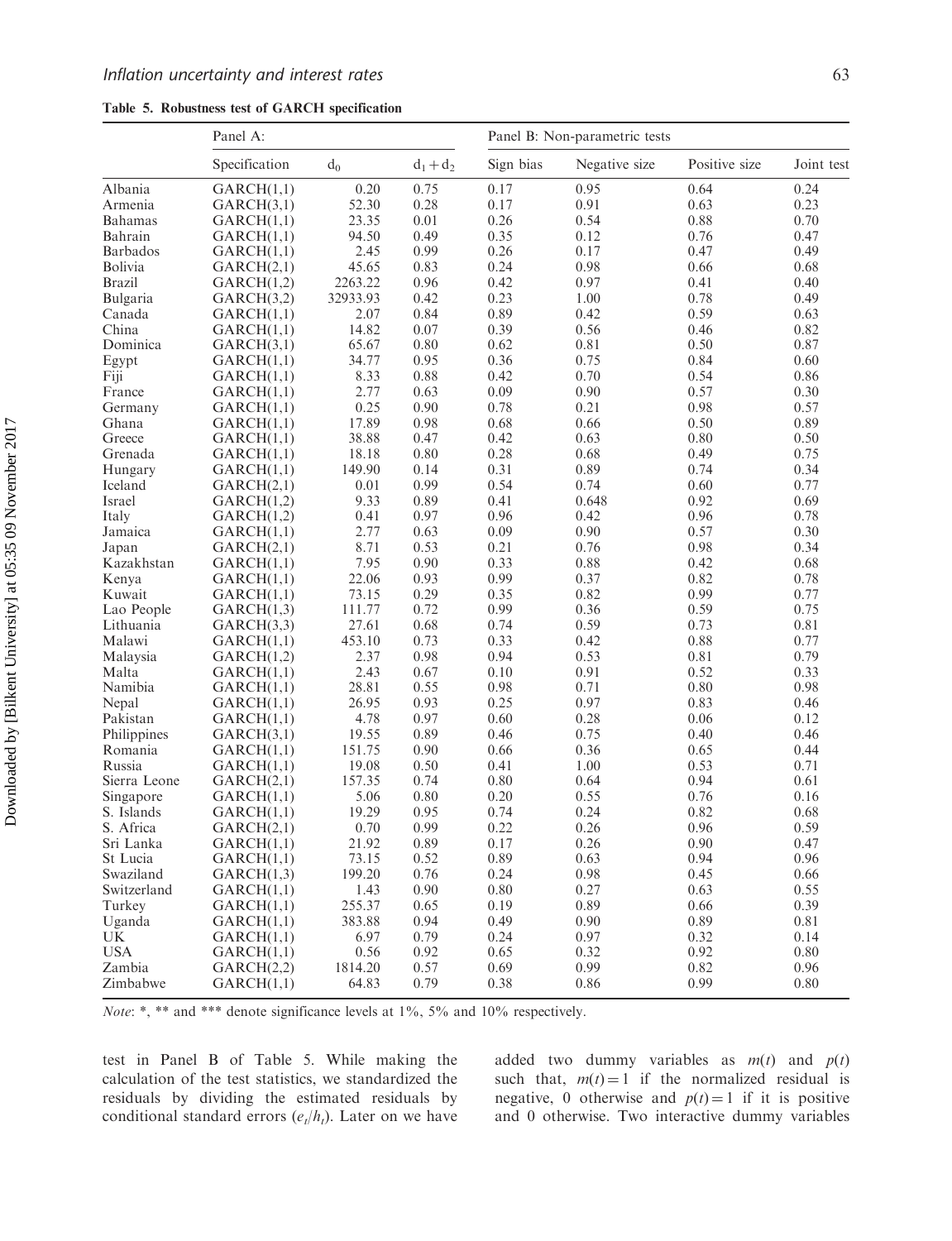Table 6. Ljung–Box *Q* statistics

|                   | JB3   | JB <sub>6</sub> | JB9          | <b>JB12</b> | <b>JB18</b> | JB24  | <b>JB30</b> | JB36     |
|-------------------|-------|-----------------|--------------|-------------|-------------|-------|-------------|----------|
| Albania           | 0.88  | 0.68            | 0.43         | 0.60        | 0.44        | 0.06  | 0.06        | 0.06     |
| Armenia           | 0.76  | 0.91            | 0.98         | 0.95        | 0.73        | 0.76  | 0.76        | 0.49     |
| Bahamas           | 0.99  | 1.00            | 1.00         | 1.00        | 1.00        | 0.98  | 0.89        | 0.71     |
| Bahrain           | 0.45  | 0.78            | 0.76         | 0.90        | 0.96        | 0.89  | 0.82        | 0.87     |
| Barbados          | 0.67  | 0.94            | 0.72         | 0.45        | 0.48        | 0.71  | 0.82        | 0.80     |
| <b>Bolivia</b>    | 0.89  | 0.99            | 1.00         | 1.00        | 1.00        | 1.00  | 1.00        | 1.00     |
| <b>Brazil</b>     | 0.51  | 0.87            | 0.96         | 0.99        | 0.99        | 0.99  | 1.00        | 1.00     |
| Bulgaria          | 0.98  | 0.92            | 0.98         | 0.95        | 0.99        | 0.99  | 1.00        | 1.00     |
| Canada            | 0.88  | 0.98            | 0.99         | 1.00        | 0.83        | 0.51  | 0.66        | 0.79     |
| China             | 0.86  | 0.77            | 0.86         | 0.11        | 0.16        | 0.02  | 0.02        | 0.01     |
| Dominica          | 0.97  | 0.98            | 0.72         | 0.81        | 0.40        | 0.41  | 0.41        | 0.18     |
| Egypt             | 0.70  | 0.94            | 0.80         | 0.73        | 0.86        | 0.48  | 0.50        | 0.39     |
| Fiji              | 0.75  | 0.78            | 0.59         | 0.40        | 0.56        | 0.52  | 0.32        | 0.29     |
| France            | 0.68  | 0.88            | 0.82         | 0.91        | 0.91        | 0.92  | 0.98        | 0.98     |
| Germany           | 0.49  | 0.66            | 0.83         | 0.95        | 0.96        | 0.36  | 0.20        | 0.00     |
| Ghana             | 0.98  | 0.83            | 0.93         | 0.96        | 0.87        | 0.81  | 0.83        | 0.77     |
| Greece            | 0.73  | 0.92            | 0.97         | 0.98        | 0.94        | 0.66  | 0.84        | 0.90     |
| Grenada           | 0.69  | 0.25            | 0.35         | 0.42        | 0.48        | 0.47  | 0.32        | 0.31     |
| Hungary           | 0.90  | 0.97            | 1.00         | 1.00        | 0.93        | 0.89  | 0.56        | 0.52     |
| Iceland           | 0.82  | 0.98            | 0.99         | 0.98        | 0.82        | 0.82  | 0.87        | 0.84     |
| Israel            | 0.19  | 0.33            | 0.35         | 0.12        | 0.16        | 0.10  | 0.07        | 0.00     |
| Italy             | 0.718 | 0.889           | 0.796        | 0.921       | 0.974       | 0.981 | 0.961       | 0.893    |
| Jamaica           | 0.68  | 0.88            | 0.82         | 0.91        | 0.91        | 0.92  | 0.98        | 0.98     |
| Japan             | 0.99  | 1.00            | 1.00         | 1.00        | 1.00        | 1.00  | 1.00        | 0.99     |
| Kazakhstan        | 0.85  | 0.79            | 0.76         | 0.23        | 0.57        | 0.73  | 0.86        | 0.72     |
| Kenya             | 0.69  | 0.87            | 0.97         | 0.92        | 0.95        | 0.90  | 0.63        | 0.69     |
| Kuwait            | 0.96  | 0.98            | 1.00         | 0.80        | 0.94        | 0.99  | 0.99        | 1.00     |
| Lao People        | 0.25  | 0.55            | 0.84         | 0.78        | 0.73        | 0.68  | 0.58        | 0.36     |
| Lithuania         | 0.62  | 0.43            | 0.48         | 0.22        | 0.12        | 0.08  | 0.00        | 0.00     |
| Malawi            | 0.91  | 0.61            | 0.87         | 0.69        | 0.34        | 0.46  | 0.48        | 0.05     |
|                   | 0.94  | 0.99            | 0.99         | 1.00        | 0.91        | 0.90  | 0.96        | 0.95     |
| Malaysia<br>Malta | 0.72  | 0.92            | 0.86         | 0.91        | 0.90        | 0.91  | 0.97        | 0.98     |
|                   |       |                 |              |             |             |       |             |          |
| Namibia           | 0.52  | 0.13            | 0.25<br>0.89 | 0.06        | 0.09        | 0.02  | 0.00        | 0.00     |
| Nepal             | 0.57  | 0.76<br>0.98    | 0.99         | 0.87        | 0.20        | 0.08  | 0.20        | 0.23     |
| Pakistan          | 0.79  |                 | 0.59         | 0.95        | 0.89        | 0.66  | 0.82        | 0.77     |
| Philippines       | 0.68  | 0.75            |              | 0.43        | 0.09        | 0.16  | 0.10        | 0.07     |
| Romania           | 0.40  | 0.54            | 0.36         | 0.46        | 0.55        | 0.31  | 0.18        | 0.12     |
| Russia            | 0.32  | 0.65            | 0.88         | 0.95        | 0.99        | 1.00  | 1.00        | 1.00     |
| Sierra Leone      | 0.83  | 0.98            | 1.00         | 0.83        | 0.86        | 0.07  | 0.05        | $0.00\,$ |
| Singapore         | 0.93  | 0.98            | 0.98         | 0.97        | 0.94        | 0.47  | 0.56        | 0.14     |
| S. Islands        | 0.92  | 0.55            | 0.57         | 0.61        | 0.36        | 0.25  | 0.10        | 0.12     |
| S. Africa         | 1.00  | 0.95            | 0.97         | 0.99        | 1.00        | 0.99  | 0.98        | 0.98     |
| Sri Lanka         | 0.91  | 0.99            | 0.98         | 0.97        | 0.99        | 0.01  | 0.01        | 0.01     |
| St Lucia          | 0.95  | 0.94            | 0.86         | 0.80        | 0.56        | 0.13  | 0.07        | 0.08     |
| Swaziland         | 0.35  | 0.74            | 0.89         | 0.97        | 0.90        | 0.41  | 0.48        | 0.64     |
| Switzerland       | 0.93  | 1.00            | 1.00         | 1.00        | 1.00        | 0.98  | 0.95        | 0.92     |
| Turkey            | 0.64  | 0.51            | 0.69         | 0.49        | 0.20        | 0.26  | 0.31        | 0.40     |
| Uganda            | 0.40  | 0.31            | 0.17         | 0.31        | 0.48        | 0.66  | 0.76        | 0.53     |
| UK                | 0.57  | 0.57            | 0.82         | 0.79        | 0.76        | 0.29  | 0.49        | 0.30     |
| <b>USA</b>        | 0.61  | 0.84            | 0.79         | 0.88        | 0.73        | 0.31  | 0.08        | 0.06     |
| Zambia            | 0.99  | 0.83            | $0.87\,$     | 0.52        | 0.35        | 0.02  | 0.00        | $0.00\,$ |
| Zimbabwe          | 0.58  | 0.90            | 0.97         | 0.88        | 0.98        | 0.99  | 0.89        | 0.75     |

are defined to be  $\operatorname{sm}(t) = p(t) \cdot e(t)/h(t)$  and  $s p(t) = p(t) \cdot e(t)/h(t)$ . Next we regressed  $e(t)/h(t)$  on the constant term, m, sm and sp. In sign test, we tested if the coefficient of m is zero, for the negative sign test, we tested if the coefficient of sm is zero, for

the positive sign test, we tested if the coefficient of sp is zero, and for the joint test the null hypotheses are jointly tested. Panel B reports the p-values of these test statistics. We observe that none of the p-values is significant at less than the 5% level and only two of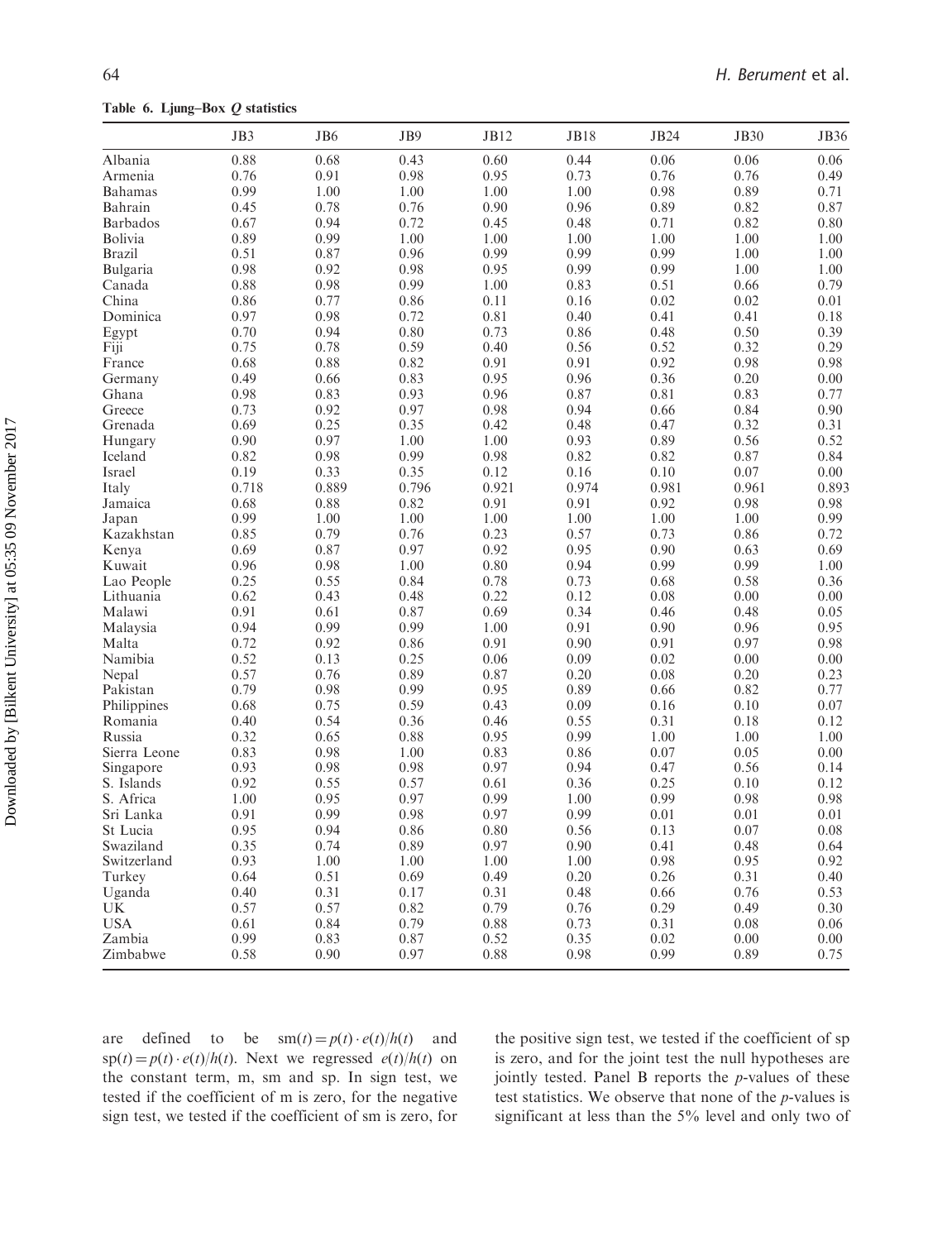| l<br>֚֕֡<br>l<br>I<br>֠ |
|-------------------------|
|                         |
| i<br>C                  |
| י                       |
| I                       |
| $\vdots$<br>ı           |
| ׇ֚֘                     |
|                         |
|                         |

| $\mathbf{r}$<br>Table | ARCH-LM test for the inflation |                                             |                 |                  |            |                             |                 |                 |
|-----------------------|--------------------------------|---------------------------------------------|-----------------|------------------|------------|-----------------------------|-----------------|-----------------|
|                       | ARCH-LM3                       | LM6<br>ARCH-                                | ARCH-LM9        | ARCH-LM12        | ARCH-LM18  | ARCH-LM24                   | ARCH-LM30       | ARCH-LM36       |
| Albania               | 0.29                           | 0.69                                        | 0.00            | S                | 0.09       | 35                          | 0.63            | 0.46            |
| Armenia               | 0.53                           | 0.68                                        | 0.36            | 0.62             | 0.52       | 0.74                        | 0.92            | 0.91            |
| Bahamas               | 0.30                           | 0.57                                        | 0.54            | 0.44             | 0.43       | 0.75                        | 0.84            | 0.94            |
| Bahrain               | 0.89                           | 0.99                                        | 0.93            | 0.98             | 00.1       | 00.1                        | 00.1            | $\overline{00}$ |
| <b>Barbados</b>       | 0.99                           | 00.1                                        | 00.1            | 1.00             | 00.1       | $1.00\,$                    | 1.00            | 00.1            |
| Bolivia               | 1.00                           | $\frac{8}{1}$                               | 00.1            | 1.00             | 00.1       | 00.1                        | 00.1            | 00.1            |
| Brazil                | 0.99                           | $\approx$                                   | $\ddot{\theta}$ | 00.1             | $\ddot{0}$ | $\mathcal{S}_{\mathcal{S}}$ | $\odot$         | $\overline{00}$ |
| Bulgaria              | 00.1                           | 1.00                                        | $\ddot{\theta}$ | 00.1             | 00.1       | 00.1                        | $\overline{00}$ | 00.1            |
| Canada                | 0.84                           | 0.97                                        | 00.1            | 00.1             | 00.1       | 00.1                        | 00.1            | 1.00            |
| China                 | 0.43                           | 0.31                                        | 0.36            | 0.43             | 0.59       | 0.25                        | 0.28            |                 |
| Dominica              | 0.98                           | 0.71                                        | 0.57            | 0.69             | 0.56       | 0.72                        | 0.87            | 0.55            |
|                       | 0.71                           | 0.82                                        | 0.82            | 0.00             | 0.00       | 0.01                        | 0.00            | 0.01            |
| Egypt<br>Fiji         | 0.95                           | 0.96                                        | 0.99            | 0.96             | 0.99       | 0.99                        | 1.00            | 1,00            |
| France                | 0.70                           | 0.92                                        | 0.98            | 0.77             | 0.95       | 0.99                        | 0.99            | 0.93            |
| Germany               | 1.00                           | $1.00\,$                                    | 1.00            | 1.00             | 1.00       | 0.67                        | 0.38            | 0.89            |
| Ghana                 | 0.86                           | 0.95                                        | 1.00            | 0.99             | 1.00       | 1.00                        | 1.00            | 1.00            |
| Greece                | 0.93                           |                                             | 0.86            | 0.43             | 0.67       | 0.47                        |                 | 0.60            |
| Grenada               | 0.99                           | $\begin{array}{c} 0.67 \\ 1.00 \end{array}$ | 1.00            | 1.00             | $1.00\,$   | 1.00                        | $0.58$<br>1.00  | 1.00            |
| Hungary               | 0.69                           | 0.91                                        | 0.95            | 0.79             | 0.91       | 0.01                        | 0.04            | 0.10            |
| celand                | 0.16                           | 0.41                                        | 0.65            | 0.68             | 0.66       | 0.89                        | 0.03            | 0.21            |
| Israel                | 0.68                           | 0.33                                        | 0.46            | 0.38             | 0.71       | 0.88                        | 0.94            | 0.26            |
| Italy                 | 0.994                          |                                             | 0.93            | 0.98             | 0.99       | 1.00                        | $1.00\,$        | 1.00            |
| Jamaica               | 0.70                           | 0.86                                        | 0.98            | 0.77             | 0.95       | 0.99                        | 0.99            | 0.93            |
| Japan                 | 0.79                           | 0.86                                        | $0.67\,$        | 0.88             | 0.98       | 0.99                        | 0.94            | 0.89            |
| Kazakhstan            | 0.98                           | $1.00$<br>$0.92$                            | 1.00            | 1.00             | 1.00       | 1.00                        | 1.00            | 1.00            |
| Kenya                 | 0.73                           |                                             | 0.96            | 0.99             | $1.00\,$   | $1.00\,$                    | $1.00\,$        | 1.00            |
| Kuwait                | 1.00                           | 1.00                                        | 1.00            | 1.00             | 1.00       | 0.12                        | 0.03            | 0.29            |
| Lao People            | 0.95                           | 0.41                                        | 0.35            | $0.53$<br>$0.73$ | 0.70       | 0.91                        | 0.89            | 0.64            |
| Lithuania             | 0.95                           | 0.59                                        | 0.83            |                  | 0.91       | 0.67                        | 0.71            | 0.98            |
| Malawi                | 0.26                           | $0.54$<br>0.45                              | 0.75            | 0.89             | 0.93       | 0.97                        | 0.88            | 0.59            |
| Malaysia              | 0.85                           |                                             | 0.19            | 0.37             | 0.55       | 0.32                        | 0.52            | 0.84            |
| Malta                 | 0.74                           | 0.93                                        | 0.98            | 0.86             | 0.98       | 0.99                        | 1.00            | 0.97            |
| Namibia               | 0.52                           | $\frac{0.85}{0.81}$                         | 0.97            | 0.99             | $1.00\,$   | 0.99                        | 0.99            | 1.00            |
| Nepal                 | 0.65                           |                                             | 0.93            | 0.97             | 0.58       | 0.57                        | 0.55            | 0.53            |
| Pakistan              | 0.06                           | 0.16                                        | 0.29            | 0.15             | 0.39       | 0.56                        | 0.78            | 0.93            |
| Philippines           | 0.85                           | 0.97                                        | 0.92            | 0.91             | 0.99       | 1.00                        | 1.00            | 1.00            |
| Romania               | 0.47                           | 0.06                                        | 0.19            | 0.39             | 0.31       | 0.40                        | 0.59            | 0.85            |
| Russia                | 0.92                           | 1.00                                        | 1.00            | 1.00             | 1.00       | 1.00                        | 1.00            | 1.00            |
| Sierra Leone          | 0.62                           | 0.93                                        | 0.96            | 0.76             | 0.31       | 0.27                        | 0.42            | 0.92            |
| Singapore             | 0.31                           | 0.26                                        | 0.37            | 0.11             | 0.25       | 0.67                        | 0.79            | 0.61            |
| S. Islands            | 0.94                           | 0.56                                        | 0.74            | $0.84$<br>0.97   | 0.89       | 0.70                        | 0.63            | 0.45            |
| Africa<br>S           | 0.89                           | 0.98                                        | 0.99            |                  | 00.1       | 1,00                        | 1.00            | 1.00            |

Inflation uncertainty and interest rates 65

(continued)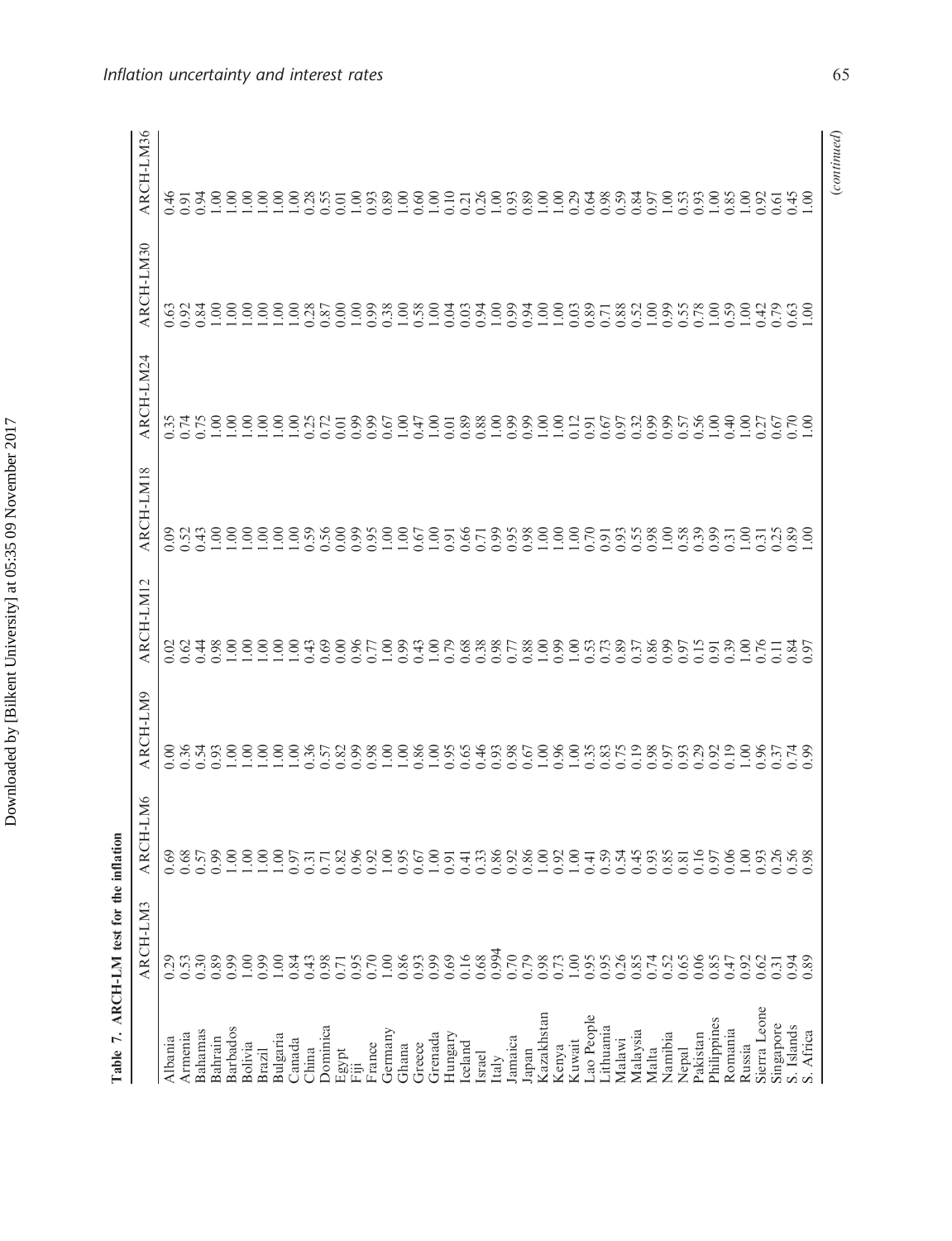| <b>Table 7. Continued</b>            |          |          |                  |           |           |               |                  |           |
|--------------------------------------|----------|----------|------------------|-----------|-----------|---------------|------------------|-----------|
|                                      | ARCH-LM3 | ARCH-LM6 | ARCH-LM9         | ARCH-LM12 | ARCH-LM18 | ARCH-LM24     | ARCH-LM30        | ARCH-LM36 |
| ri Lanka                             | 197      |          | $\frac{8}{1}$    | 1.00      | 00.1      | 0.00          | 00(              |           |
|                                      |          | דר ו     | 0.86             |           |           | 0.01          | 0.02             |           |
| št Lucia<br>Swaziland<br>Switzerland |          | 00       | 00.1             |           | 0.41      | 1.00          | 1,00             |           |
|                                      |          | 0.50     | 0.44             |           |           | 0.16          | 0.89             |           |
|                                      | 99.      | 00.1     | $\frac{8}{1}$    |           |           | 00.1          |                  |           |
|                                      |          |          | 0.99             |           |           | 00.1          |                  |           |
| Furkey<br>Jganda<br>JK<br>JSA        |          |          |                  |           |           | 0.79          |                  |           |
|                                      |          |          | $0.32$<br>$0.32$ |           |           | 00.1          |                  |           |
| lambia                               |          |          |                  |           |           | 0.68          | $0.65$<br>$0.70$ |           |
| imbabwe                              |          |          | $\frac{8}{1}$    |           |           | $\frac{8}{1}$ |                  |           |
|                                      |          |          |                  |           |           |               |                  |           |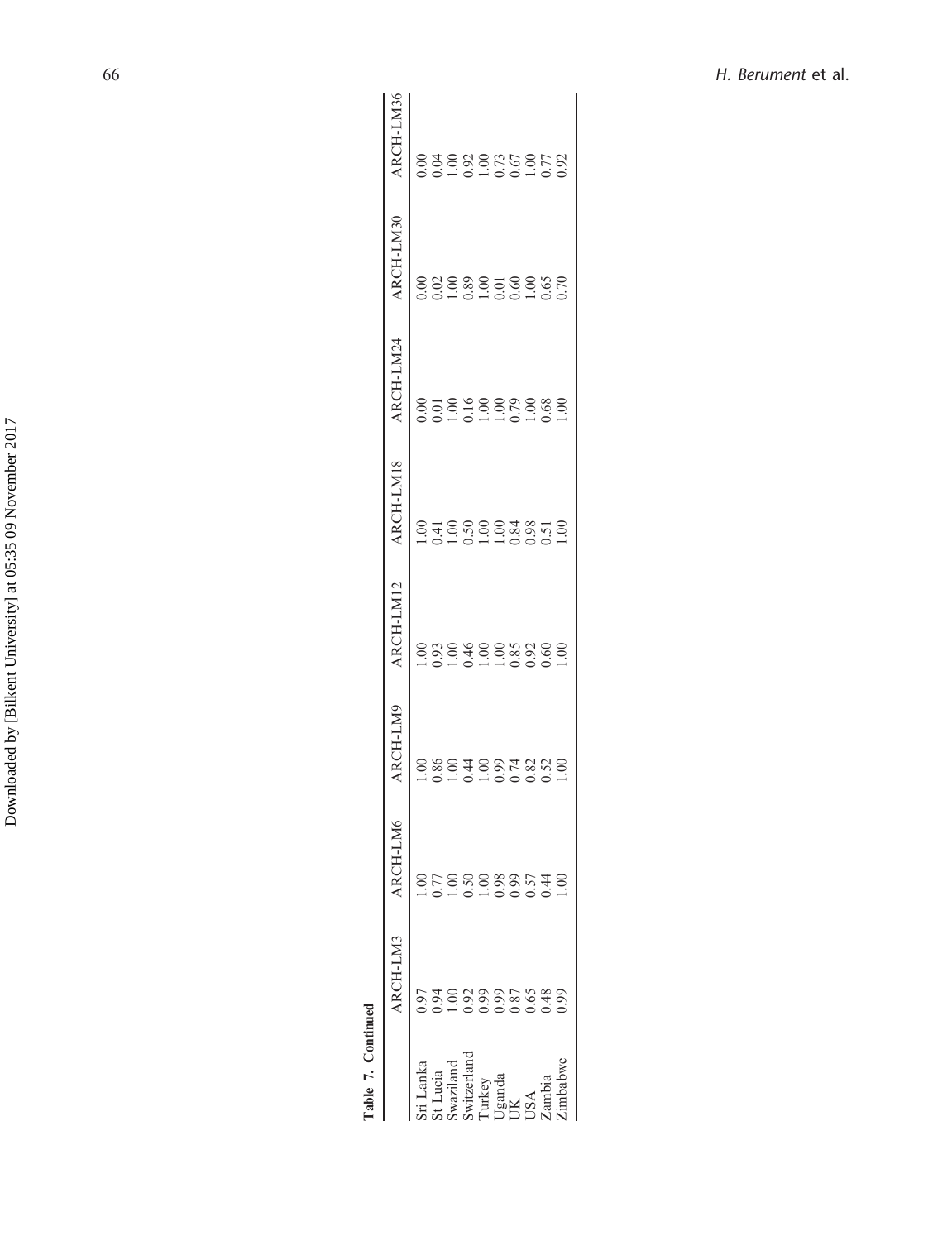the countries' sign bias test is below  $10\%$ . Thus, we can safely claim that non-parametric tests cannot reject our GARCH specifications.

Table 6 reports the *p*-values of the Ljung–Box  $Q$ statistics for the standardized residuals for various lags. None of the  $Q$  statistics are significant for the 3, 6, 9 lags. For 12 lags, only Namibia is significant at  $6\%$ . Even though the *p*-values become less than  $5\%$ for extended lags for some countries, we can safely disregard them. Hence we conclude that we cannot reject the null hypothesis of normal distribution for 39 countries at the 5% level for 3, 6, 9, 12, 18, 24, 30 and 36 lags. Moreover, for 13 countries we cannot reject the null hypothesis of normal distribution depending on the lags chosen.

Next, we elaborate the ARCH-LM test for 3, 6, 9, 12, 18, 24, 30 and 36 lags in Table 7. In particular, we regress the squared standardized residuals on a constant term for 3, 6, 9, 12, 18, 24, 30 and 36 lags. We test if these lag terms are jointly statistically significant or not. The p-values reported in Table 7 cannot reject the null hypothesis of no ARCH effect for all countries except Albania at 9 lags, and Albania and Egypt at 12 lags. There are also some higher order lags, which are significant for some other countries but these are not many.

## V. Conclusion

This paper aimed at investigating the relationship between the interest rates, expected inflation and inflation uncertainty (risk) in the G7 countries and as many developing economies as permitted by data availability. For tractability we have decided to test both the simple and augmented versions of the Fisher hypothesis by employing GARCH specification. Our findings show that the Fisher hypothesis holds in all G7 countries both in its simple and augmented versions. In these countries it holds in its weak form and the coefficient of the inflation risk is invariably positive, lending support to the portfolio approach to inflation uncertainty. In sharp contrast, the hypothesis fails to hold in more than half of the developing economies included in the sample.

We have reached two additional conclusions. In those developing economies where the Fisher hypothesis holds in its simple version, it holds in its weak form. Coupled with the above finding this means that wherever the Fisher relation holds, it holds in its weak form. There is no country in our sample for which the hypothesis holds in its strong form. However, this may be due to the fact that because of data limitation we had to neglect taxes on interest income.

Secondly, in those developing countries where the Fisher hypothesis holds in its augmented form, the coefficient of the inflation risk is positive and significant in 18 and negative and significant in seven developing countries.

## **References**

- Berument, H. (1999) The impact of inflation uncertainty on interest rates in the UK, Scottish Journal of Political Economy, 46, 207–18.
- Berument, H. and Dincer, N. (2005) Inflation and inflation uncertainty in the G-7 countries, Physica A, 348, 371–9.
- Berument, H. and Jelassi, M. (2002) Fisher hypothesis: a multi-country analysis, Applied Economics, 34, 1645–55.
- Berument, H., Kilinc, Z. and Ozlale, U. (2005) The missing link between inflation uncertainty and interest rates, Scottish Journal of Political Economy, 52, 222-41.
- Bollerslev, T. (1986) Generalized autoregressive conditional heteroskedasticity, Journal of Econometrics, 31, 307–27.
- Bomberger, T. (1996) Disagreement as a measure of uncertainty, Journal of Money, Credit and Banking, 28, 381–92.
- Chan, L. K. C. (1994) Consumption, inflation risk, and real interest rates: an empirical analysis, Journal of Business, 67, 69–96.
- Crowder, W. J. and Hoffman, D. L. (1996) The long-run relationship between nominal interest rates and inflation: the Fisher equation revisited, Journal of Money, Credit and Banking, 28, 102–18.
- Davis, G. and Kanogo, B. (1996) On measuring the effect of inflation uncertainty on real GNP growth, Oxford Economic Papers, 48, 163–75.
- Darby, M. (1975) The financial and tax effects of monetary policy on interest rates, Economic Inquiry, 13, 266–76.
- Dutt, S. D. and Ghosh, D. (1995) The Fisher hypothesis: examining the Canadian experience, Applied Economics, 27, 1025–30.
- Engle, R. (1982) Autoregressive conditional heteroskedasticity with estimates of the variance of United Kingdom inflation, Econometrica, 50, 987–1007.
- Evans, M. D. D. and Levis, K. K. (1995) Do expected shifts in inflation affect estimates of the long-run Fisher relation?, Journal of Finance, 50, 225-53.
- Fama, E. (1975) Short term interest rates as predictor of inflation, American Economic Review, 65, 269–82.
- Fama, E. and Gibbons, M. (1982) Inflation, real returns and capital investment, Journal of Monetary Economics, 9, 297–323.
- Fama, E. and Schwart, G. (1977) Asset returns and inflation, Journal of Financial Economics, 5, 115–46.
- Fisher, I. (1907) The Rate of Interest, Macmillan, New York.
- Grier, K. and Perry, M. J. (1998) On inflation and inflation uncertainty in the G7 countries, Journal of International Money and Finance, 17, 671–89.
- Hafer, R. W. (1986) Inflation uncertainty and a test of the Friedman hypothesis, Journal of Macroeconomics, 8, 365–72.